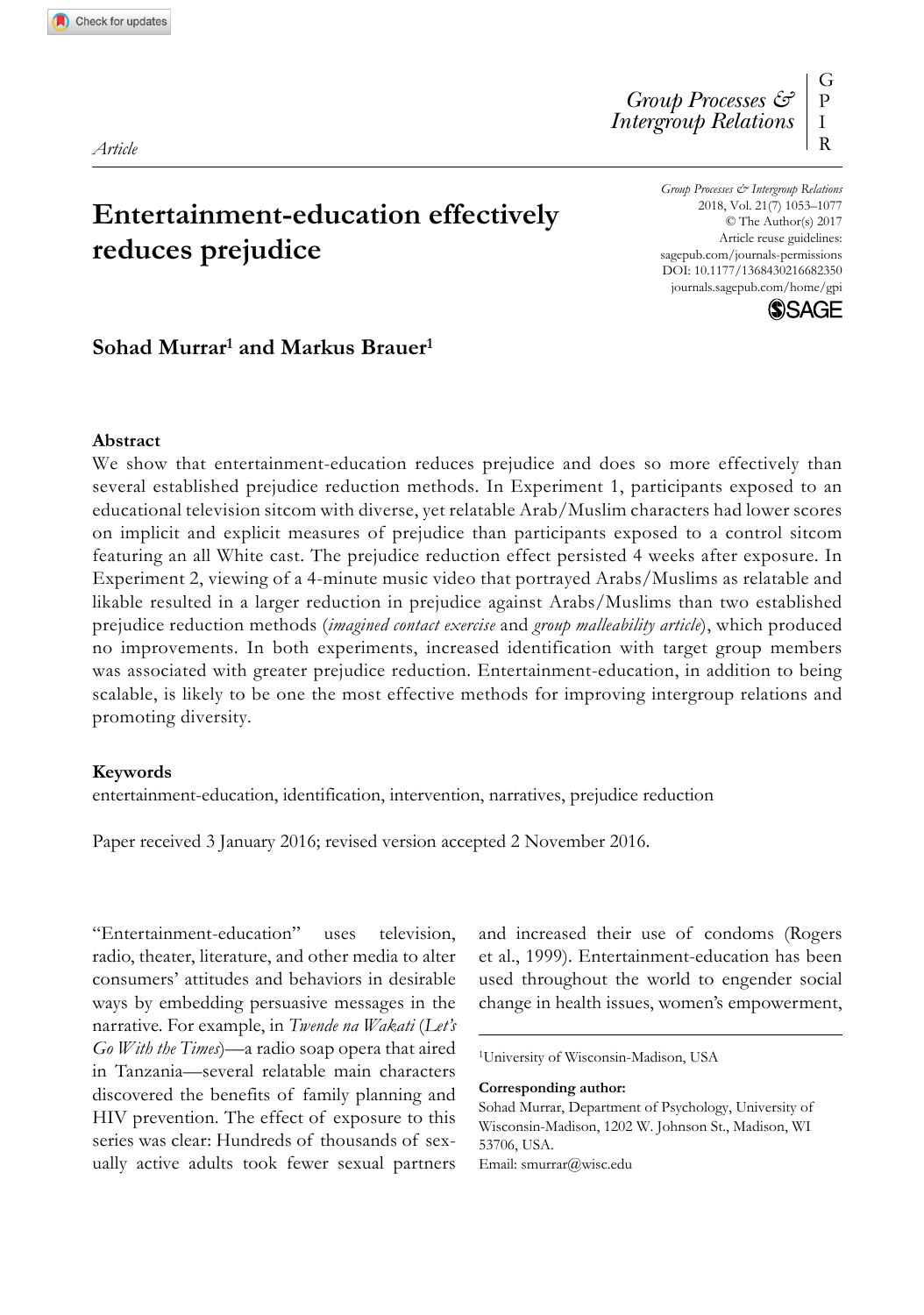economic development, and domestic violence. The potential of entertainment-education as a prejudice reduction method, while seemingly high, has not been assessed extensively. The purpose of this research was to test the effectiveness of entertainment-education as a prejudice reduction method by comparing it to control conditions and to two established prejudice reduction methods (*imagined contact exercise* and *group malleability article*).

# **The Available Prejudice Reduction Methods**

Since the Civil Rights Act of 1964, researchers and organizations have developed many programs to combat racial prejudice in the US but a vast majority of these programs have not been shown to be effective. Between 1958 and 2008, only 12 published scientific articles have reported research designed to evaluate a prejudice reduction method in a randomized field experiment with a nonstudent population (Paluck & Green, 2009). As part of the "President's Initiative on Race" during the Clinton presidency, a committee of experts selected the 124 most promising programs designed to promote racial reconciliation from thousands of submissions. Among the selected programs, less than 10% were assessed by outside evaluators and only two programs compared people who received the intervention to control groups who did not ("President's Initiative on Race"; Franklin et al., 1999). In light of this deficit, Moss-Racusin et al. (2014) called for randomized control trials that evaluate the impact of diversity interventions in a recent *Science* article.

Of the few prejudice reduction methods that have been systematically evaluated for effectiveness, many have been ineffective and some have backfired. For example, looking at corporate diversity efforts, Dobbin and Kalev (2013) showed that initiatives designed to eliminate managerial bias—diversity training, diversity performance evaluations, and bureaucratic rules—have been largely ineffective. Discussion-based approaches to prejudice reduction often produce a boomerang effect (Brauer, Judd, & Jacquelin, 2001). Some interventions targeting implicit bias improve people's scores on an implicit measure of prejudice (Lai et al., 2016), but none seem to have any other effects beyond that. "We found no published paper . . . that tested whether a change in implicit prejudice predicted a later change in behavior," concluded Lai, Hoffman, and Nosek in a recent review article (2013, p. 323).

Why is it so difficult to reduce prejudice and discrimination? Humans have a tendency to categorize each other into social groups (e.g., "women," "blue collar workers," "runners") as a way of simplifying their social environment (Allport, 1954). In addition, people's sense of self is closely tied to the groups they belong to (Tajfel & Turner, 1979) and it has been shown that they have a strong desire to feel good about themselves (Hogg & Abrams, 1990). One way to boost one's sense of self, therefore, is to attribute positive characteristics to groups one is part of and negative characteristics to groups one does not belong to—biases known as ingroup favoritism and outgroup derogation (Aberson, Healy, & Romero, 2000). People also identify more with their ingroup, tend to distance themselves from the outgroup, and emphasize differences between their ingroup and the outgroup (Brewer, 1999). In short, people adopt an "us" versus "them" mentality as a way to feel good about themselves. The lack of identification and familiarity with outgroup members and not being able to relate to the outgroup further contribute to the high resistance of attitudes and behaviors toward outgroups.

This research suggests that intergroup relations will improve if people feel similar to, like, and relate to people from the outgroup. Therefore, a prejudice reduction method is likely to be effective when it leads individuals to identify with members of the target outgroup. As we will describe in the next paragraphs, entertainment-education has this unique capacity and is, thus, likely to be an effective method for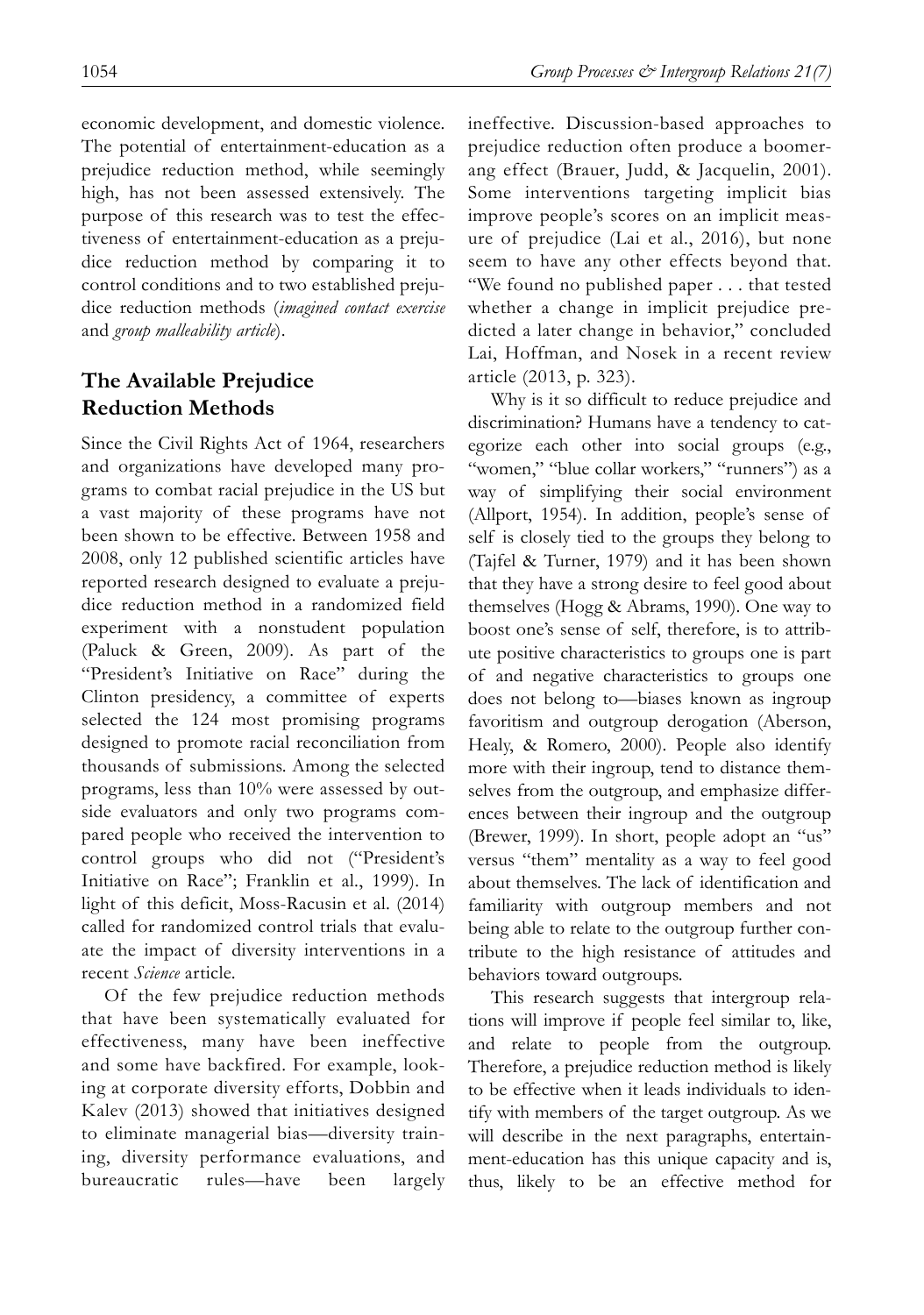improving people's thoughts, feelings, and behaviors toward outgroups.

# **Entertainment-Education Provides Opportunity for Indirect Contact**

Entertainment-education has been shown to be highly effective in a variety of domains. By embedding messages about desirable behaviors in entertainment media, researchers and practitioners have been able to increase the number of South Africans willing to protest domestic violence and improve the treatment of women in several South Asian countries (Singhal, Cody, Rogers, & Sabido, 2004). Entertainmenteducation has also been used to increase the approval of family planning among Pakistanis (Lozare et al., 1993) and self-efficacy in seeking treatment for depression and cervical cancer screenings among Latinas (Hernandez & Organista, 2013; Sharf, Freimuth, Greenspon, & Plotnick, 1996).

Why should entertainment media be effective in reducing prejudice? According to *intergroup contact theory*, direct contact between individuals belonging to different social groups is one of the most effective ways to reduce hostile intergroup feelings between groups (Allport, 1954). Contact is especially effective when the contact occurs under cooperative and equal-status conditions, it entails a shared goal, and an authority figure supports it (Pettigrew & Tropp, 2006). Interacting with and getting to know members of an outgroup allows individuals to relate to that outgroup more, to extend their sense of self to that outgroup, to understand the perspectives of the outgroup members, and to identify more closely with the outgroup (Aron & McLaughlin-Volpe, 2001; Pettigrew & Tropp, 2008). However, opportunities for this kind of intergroup contact are scarce for many people and are sometimes actively avoided.

Building on intergroup contact theory, researchers have found alternatives to direct contact between members of different groups to improve intergroup attitudes. For example,

mentally simulating a positive, relaxed interaction with a member of an outgroup (imagined contact; Crisp & Turner, 2009) can improve attitudes towards that outgroup. Similarly, knowing that a member of one's ingroup has a close relationship with a member of an outgroup (extended contact; Wright, Aron, McLaughlin-Volpe, & Ropp, 1997) or observing an ingroup member interact with outgroup members (vicarious contact; Mazziotta, Mummendey, & Wright, 2011) can improve attitudes towards the outgroup. Finally, some have suggested that having a one-sided personal relationship with an outgroup character in the media can improve intergroup relations (parasocial contact; Schiappa, Gregg, & Hewes, 2005). We refer to all these forms of contact with the generic term "indirect contact."

Entertainment media provide individuals with numerous opportunities to engage in various forms of indirect contact with outgroup members. We therefore predict that entertainment media effectively reduce prejudice and discrimination. We will now turn to the psychological mechanisms that we expect to underlie this effect.

# **Entertainment-Education Facilitates Identification With Members of the Outgroup**

We expect the beneficial effect of entertainmenteducation to be driven by increased identification with members of the outgroup. Parasocial interactions enable people to develop relationships, resembling friendships, with members of an outgroup (Cohen, 2001). Media consumers can develop parasocial relationships with characters who belong to an outgroup or an ingroup. Furthermore, people can watch others with whom they have a parasocial ingroup relationship interact with characters from an outgroup (a kind of parasocial vicarious contact) or maintain a relationship with an outgroup character (a kind of parasocial extended contact). People may also imagine themselves engaging in a conversation or interaction with an outgroup character (a kind of parasocial imagined contact). These forms of indirect contact cause viewers to like, to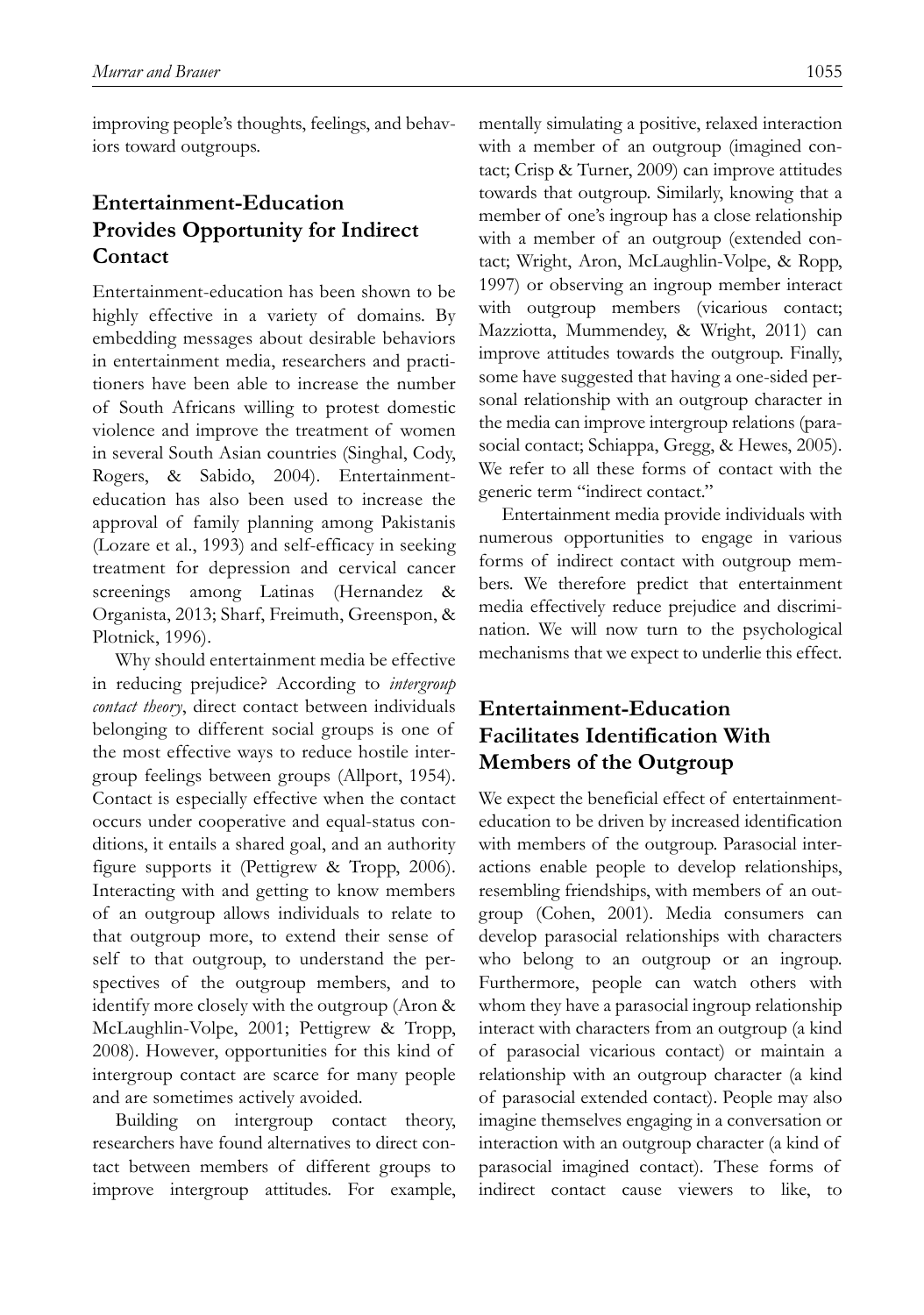understand, to feel similar to, and to feel more connected to members of the outgroup. In short, they should identify more with them. Thus, through media contact, people can overcome the kind of "us versus them" mentality that tends to contribute to prejudice towards outgroups. Therefore, we expect the beneficial effect of entertainment-education to be due to increased

identification with members of the outgroup. In general, a key to the effectiveness of entertainment-education in shifting attitudes is that people become involved and identify with the characters. Identification entails involvement with characters in a way that leads people to adopt the character's viewpoints and to take part in the character's experiences (Eyal & Rubin, 2003). Once consumers identify with a character, they lose cognizance of their role as audience members and temporarily entrench themselves in the character. Consequently, their resistance decreases and they become more engaged with and receptive to persuasive messages built into a media narrative (Cohen, 2001). For example, identification has influenced people's behavioral intentions with respect to discussing sexually transmitted infections (Moyer-Gusé, Chung, & Jain, 2011) and attitudes towards policy issues like the death penalty (Till & Vitouch, 2012). Differences between one's self and the outgroup are minimized and similarities become more salient to consumers when they identify with characters from target outgroups.

Additionally, when people relate to and identify with characters in media narratives, they become more open to adopting those characters as social models and aspire to be like them (Bandura, 2004). When audience members identify with the characters, they learn from the character's experiences and seek to model on those characters in a way that can lead to prosocial attitude and behavior change (Sood, 2002; Sood, Menard, & Witte, 2004). Audience members may come to identify with characters from their ingroup who behave in ways that are open, friendly, and nonprejudiced towards characters from an outgroup. The behaviors of such ingroup characters can, consequently, have beneficial effects on consumers' self-efficacy to behave in a nonoffensive way, shape their expectations of how intergroup interactions can occur, and shape their beliefs about what is socially acceptable and normative behavior towards target outgroup members (Cooper, Paluck, & Fletcher, 2013).

# **Entertainment-Education and Prejudice Reduction**

Although entertainment-education has been shown to be effective in changing attitudes and behaviors in numerous domains, social scientists have minimally investigated its effectiveness as a prejudice reduction method. Previous research shows that increased exposure to television programs portraying gay–straight interactions (e.g., *Will & Grace*) and Black–White interactions (e.g., MTV's *Real World: Austin*) is associated with more positive attitudes towards gay and Black people (Ortiz & Harwood, 2007; Schiappa et al., 2005; Schiappa, Gregg, & Hewes, 2006). Similarly, exposing participants to a film that repeatedly represents Blacks positively and Whites negatively increases pro-Black attitudes (Eno & Ewoldsen, 2010). Other research has shown that entertainment-education through radio soap operas can shift perceptions of social norms for intergroup interactions in conflict contexts (Paluck, 2009). However, the existing empirical evidence is suggestive, at best.

A convincing demonstration of the beneficial effect of entertainment-education on prejudice reduction entails the following characteristics: Random assignment to experimental conditions; evidence for the underlying psychological process; examination of the longevity of the effect; reduction of prejudice toward a highly stigmatized group; the existence of a comparable control group; a convincing cover story to reduce experimental demand; a subject population similar to the average consumer of TV shows in industrialized countries; and the inclusion of explicit, implicit, and behavioral measures of prejudice that have been standardized and validated. Existing studies on the beneficial effects of entertainment-education on prejudice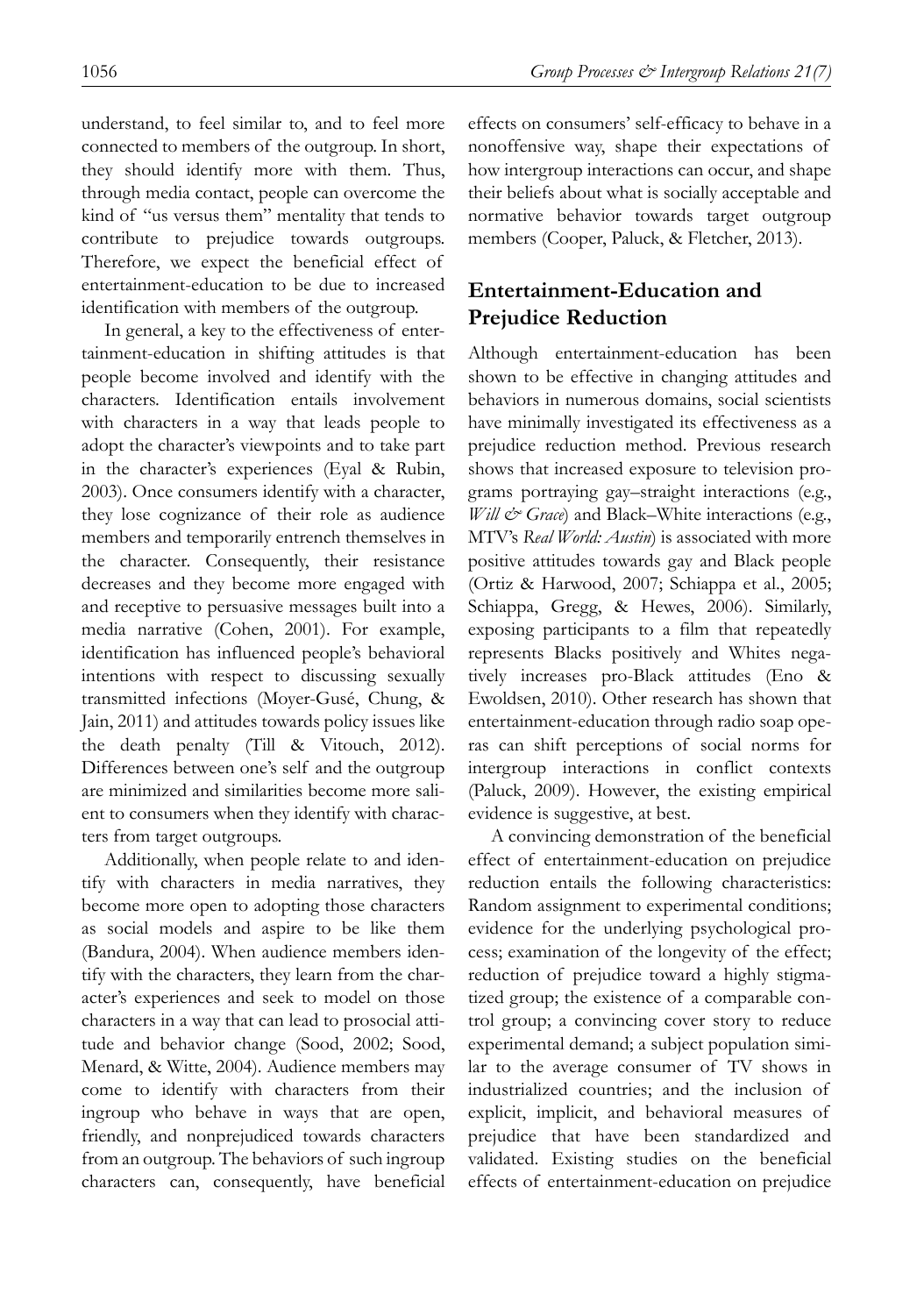reduction lack most of these characteristics. The purpose of this paper is to fill this gap in the literature and to compare entertainment-education to other well-known prejudice reduction methods.

To summarize, entertainment-education provides consumers with opportunities to engage in parasocial, extended, vicarious, and imagined contact with members of outgroups. It also exposes them to social models that they can imitate and learn from, and it reduces the extent to which consumers counterargue and resist the information presented to them. As a consequence, entertainment-education showing relatable and likeable outgroup characters should cause consumers to identify more with members of the outgroup. Therefore, entertainment-education should be a highly effective method to reduce prejudice. We expect this effect to be strong and to persist over time. We also expect entertainment-education to be more effective than other currently available prejudice reduction methods.

### **The Present Research**

In light of the aforementioned theoretical considerations, we formulated four hypotheses.

H1: We predicted that exposure to entertainment media with embedded prosocial messages about a target outgroup would lead to decreased prejudice on explicit, implicit, and behavioral measures of prejudice.

H2: We predicted that the effect would be strong enough to persist for at least 4 weeks.

H3: We predicted that the effect would be mediated by people's identification with members of the target group. In other words, the more the entertainment programs cause consumers to identify with the target group, the stronger the prejudice reduction effect should be.

H4: We predicted that entertainment-education would produce larger effects than other wellestablished prejudice reduction methods.

We conducted two experiments to test these hypotheses. In both experiments we focused on Arabs/Muslims as the target group because Americans have increasingly reported negative feelings toward Arabs and Muslims since the 9/11 terrorist attacks (Arab American Institute, 2014). In Experiment 1, individuals from student and nonstudent samples were randomly assigned to watch an entertainment-education television sitcom designed to reduce prejudice toward Arabs/Muslims, or a control sitcom. The two sitcoms were matched on theoretically unrelated dimensions that might influence prejudice. We collected explicit, implicit, and behavioral measures of prejudice immediately after the viewing and 4–6 weeks later. We also measured the extent to which viewers identified with members of the target group to test whether identification was essential in the prejudice reduction effect. In Experiment 2, we compared the effects of a short prodiversity music video to a control condition and to two well-known prejudice reduction methods. As we will discuss in more detail in what follows, the latter two methods were an *imagined contact exercise* (Crisp & Turner, 2009) and a *group malleability article* (Halperin, Russell, Trzesniewski, Gross, & Dweck, 2011). We again assessed prejudice and participants' identification with members of the target group with validated measures. We expected to find reduced prejudice in the entertainment-education condition compared to the control condition (Experiments 1–2) and to the other two prejudice reduction conditions (Experiment 2).

# **Experiment 1**

We chose TV sitcoms as a form of entertainment-education in Experiment 1. Unlike other entertainment media, TV sitcoms are powerful because viewers see and hear characters interact. When imagining characters (e.g., when reading a book), people may imagine the target outgroup characters with a particular appearance that may not generalize to other members of that group. For example, when reading about a Muslim doctor, they may imagine a clean-shaven individual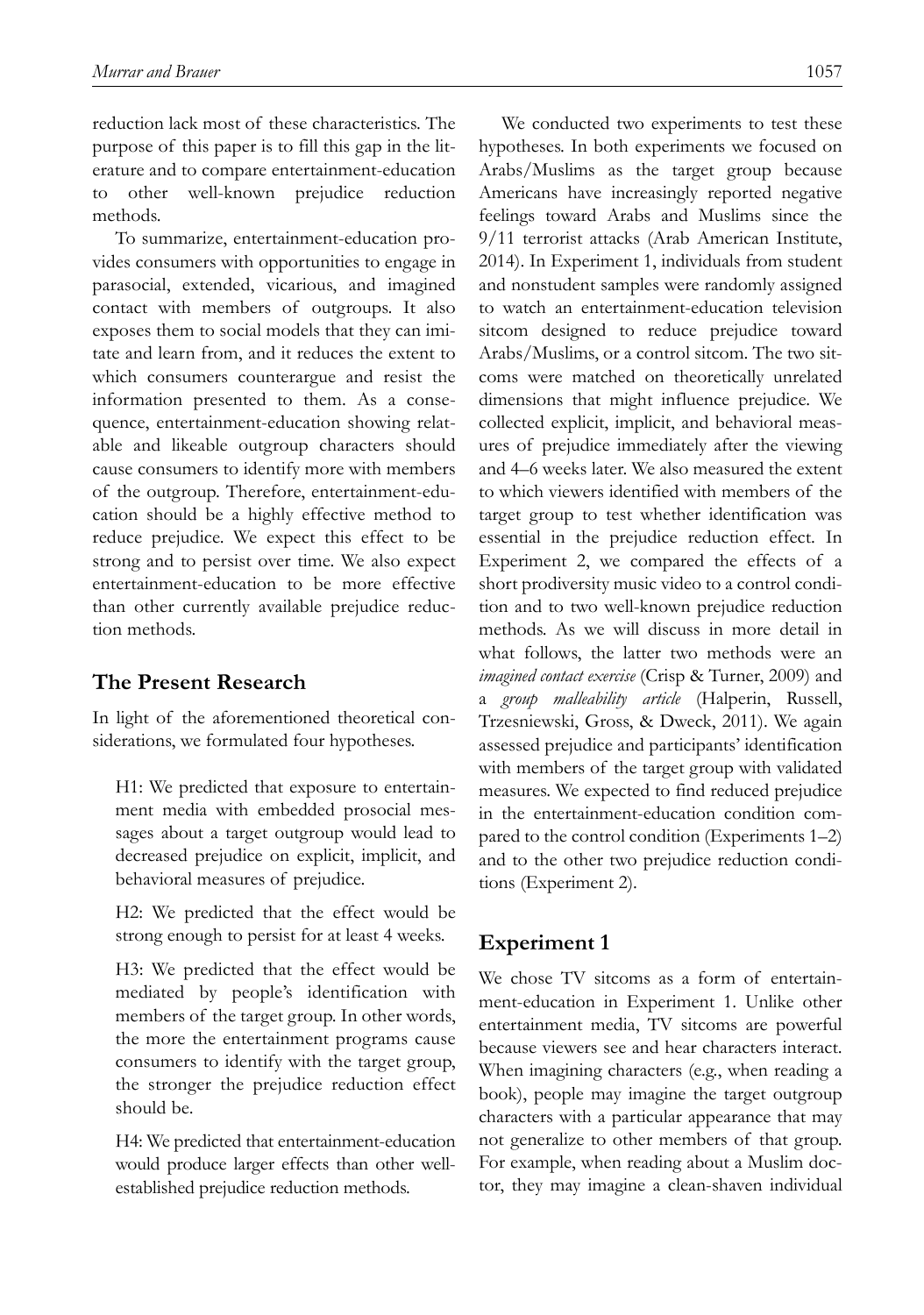who speaks English without an accent, which will not change their stereotypes toward bearded Muslims, some of whom may have a foreign accent. One advantage of TV sitcoms is that the appearance of the members of the target group is provided to the viewers. Thus, they should be quite effective in reducing prejudice. The goal of Experiment 1 was to test hypotheses 1 and 2, and to collect initial evidence for Hypothesis 3. More specifically, the goal of this experiment was to investigate the effectiveness of entertainment-education in reducing prejudice against Arabs/Muslims, test the effect's longevity, and examine whether identification with members of the outgroup in the entertainmenteducation show is associated with greater shifts in prejudice.

## **Method**

#### *Participants*

We recruited 193 White individuals ranging from 18 to 60 years of age. Approximately half of the participants were male  $(N = 98)$ . There were no significant age or gender differences between experimental conditions (*p*s > .653). Fifty-eight of the participants were recruited through local advertisements in grocery stores, doctor offices, and university buildings in a mid-sized Midwestern city and were paid \$20 for participating. The number of participants was limited by a \$1,200 budget (one non-White participant and one Muslim participant were paid, but were not included in the dataset). The other 135 participants were students recruited to receive extra credit in their introductory psychology course. We aimed to acquire the maximum number of participants during the period of a semester. Later analyses showed that the observed effects were not moderated by recruitment procedure. The smallest detectable effect for a sample size of  $N = 193$ , a significance level of  $\alpha = .05$ , and 80% power, is approximately  $\eta^2 = .04$  (equivalent to  $f = .20$ ,  $d = .40$ ). All participants were screened prior to the experiment to ensure that they had no or minimal previous exposure to the TV sitcoms. The participants were randomly assigned to one of two conditions, the entertainment-education condition or the control condition. One hundred and fifty-four participants completed the Posttest 2 measures 4–6 weeks after the main experiment, yielding a 20% attrition rate. Posttest 1 measures of prejudice were not predictive of whether participants returned to complete Posttest 2 (*p*s > .332).

### *Stimulus Material*

Participants in the entertainment-education condition were exposed to six episodes of a sitcom called *Little Mosque on the Prairie* (henceforth called *Little Mosque*), whereas participants in the control condition viewed six episodes of a sitcom called *Friends*. The two sitcoms and their respective episodes were selected based on elaborate pilot testing. On the one hand, the two had to be as comparable as possible. On the other hand, the entertainment-education sitcom had to trigger psychological processes known to reduce prejudice.

The two sitcoms and their six episodes were chosen from a larger pool of possibilities. The entertainment-education sitcom, *Little Mosque*, was written to increase understanding of Western Muslims and the issues they face as a community by focusing on a group of Arabs/Muslims residing in a small Canadian town. The characters are depicted as relatable and likable people who face common everyday experiences (e.g., disagreeing with parents, interacting with a love interest, or planning an event). They come off as normal people who have flaws and positive attributes just like everyone else in the world. In this way, the characters are easy to identify with. Additionally, they vary in age, gender, beliefs, lifestyles, and occupations, expanding the range of viewers who may find them relatable. *Little Mosque* also depicts intergroup contact between Muslims and non-Muslims (mostly White Christian characters) that audience members may relate to and mimic in their own lives. In contrast, we chose the American sitcom *Friends* for the control group because it exclusively depicts White characters going about their daily lives.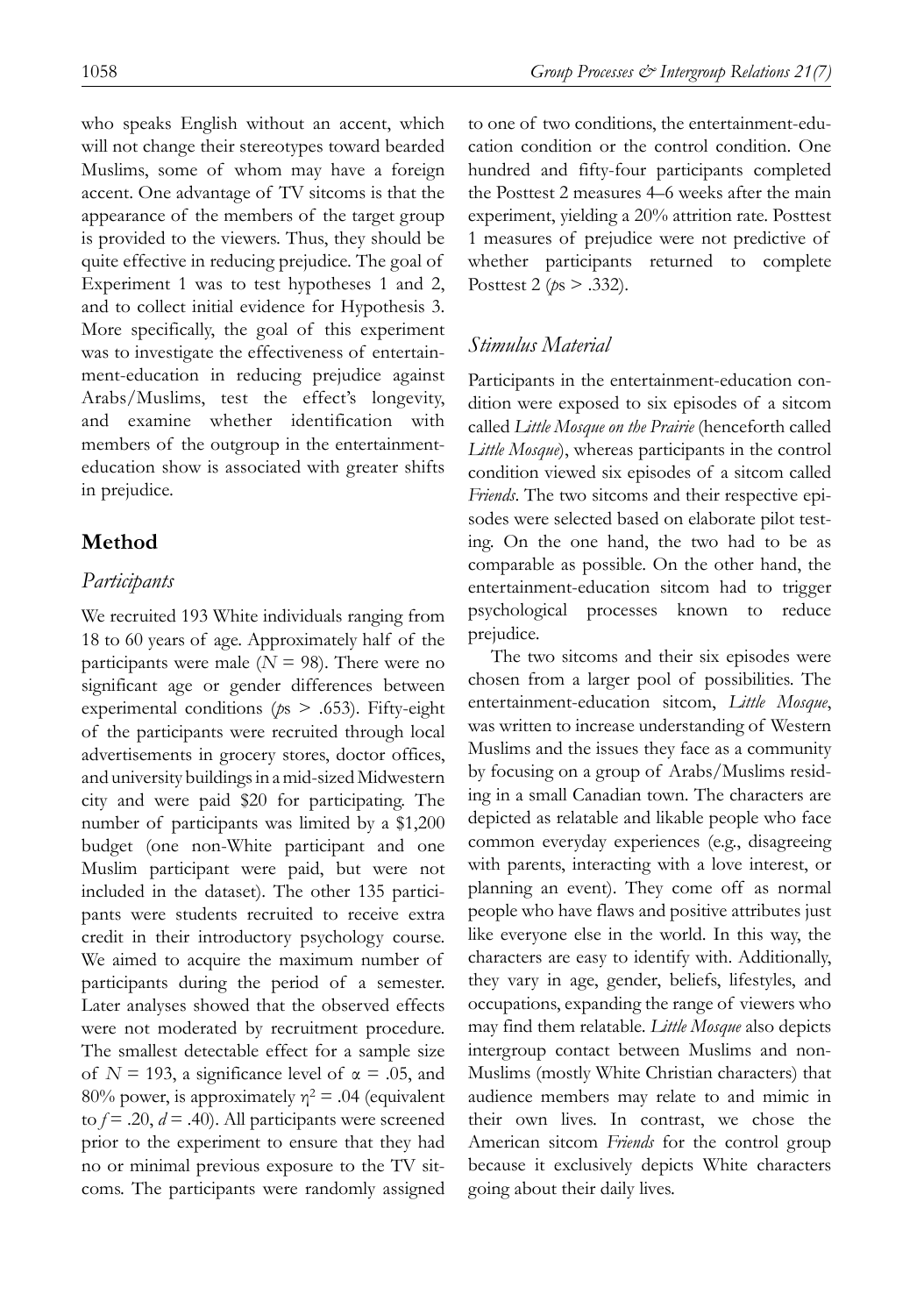To analyze the content of the sitcoms more precisely, we counted the number of times a White character said something to a character from a minority group, or vice versa. Not surprisingly, *Little Mosque* had an average of 206 crossgroup utterances per episode, while *Friends* had none. Among the cross-group utterances in *Little Mosque*, 71.94% focused the viewers' attention on the minority character or dealt with an issue that involved the minority character.

We also completed a pilot study to ensure the sitcoms were matched on a variety of subjective dimensions that might influence prejudice. White undergraduates  $(N = 49)$  were randomly assigned to watch between two and eight episodes of either *Little Mosque* or *Friends*. Participants rated the sitcoms and the characters on how *funny*, *relatable*, *interesting*, *annoying*, *realistic*, *understandable*, *likeable*, and *agreeable* they found them (Bryant & Zillmann, 1991). We also asked participants about their general emotions after watching the sitcoms by asking them how *happy*, *annoyed*, *sad*, *uncomfortable*, *satisfied*, *angry*, and *inspired* they felt (Shapiro & Lang, 1991). We tested whether there were differences between the two sitcoms on any of the dimensions (with Bonferoni corrections to adjust for multiple tests). The sitcoms were rated similarly across all of the dimensions (*p*s > .281) except for two: Participants judged the *Friends* characters as funnier and reported feeling happier after watching *Friends* (*p*s < .040).

#### *Outcome Prejudice Measures*

All of the measures in the experiment were modified so that Arabs were the target group, except for the Implicit Association Test (IAT) in which Arab-Muslims are the traditional target. Unless otherwise mentioned, participants gave their responses on 7-point Likert scales with appropriately labeled endpoints. All of the measures and scales are available in the supplemental materials.

*Feelings and liking thermometers.* Participants were asked to indicate their feelings toward 10 racial and nonracial groups on a 0 to 100 sliding scale (0 = *very cold*, 100 = *very warm*). Participants also reported their liking for the same 10 groups on a

0 to 100 sliding scale  $(0 = v \cdot \text{very} \text{ unlikeable}, 100 = v \cdot \text{very} \text{?}$ *likable*).

*Modern Racism Scale.* Participants completed a modified version of the Modern Racism Scale (McConahay, 1986) with six items. We removed the following outdated item: "Blacks have more influence on school desegregation plans than they ought to have." After reverse-coding the appropriate items, the items were averaged to produce a prejudice score ( $\alpha = .81$ ).

*Implicit Association Test.* This is a computer-based response latency measure that gauges one's automaticity in associating positive or negative evaluative concepts with categories such as social groups (Greenwald, McGhee, & Schwartz, 1998). Participants in all conditions completed the classic Arab-Muslim IAT with seven blocks. The first, second, third, fifth, and sixth blocks consisted of 20 practice trials, while the fourth and seventh blocks consisted of 40 test trials. Participants were exposed to names likely to belong to Arab-Muslims (e.g., Karim) and names likely to belong to people from other nationalities and religions (e.g., Philippe). We calculated differences in how quickly participants associated Arab-Muslim names and other names with positive and negative words (e.g., joy, agony) and converted them to a D-score (see Greenwald, Nosek, & Banaji, 2003). Higher (more positive) D-scores represent greater implicit bias, that is, more negative attitudes towards Arab-Muslims.

*Behavioral measures of prejudice.* This measure consisted of three questions. Participants were asked how much time they would be willing to volunteer for an organization working to protect the civil rights of Arabs. They were also asked if they would like to receive information about campaigns and legislations working to protect Arabs' civil rights and given the opportunity to write in their email address if they wanted to start receiving such information.

#### *Process Measures*

Our primary hypothesis was that identification with the characters would play a key role in the effect of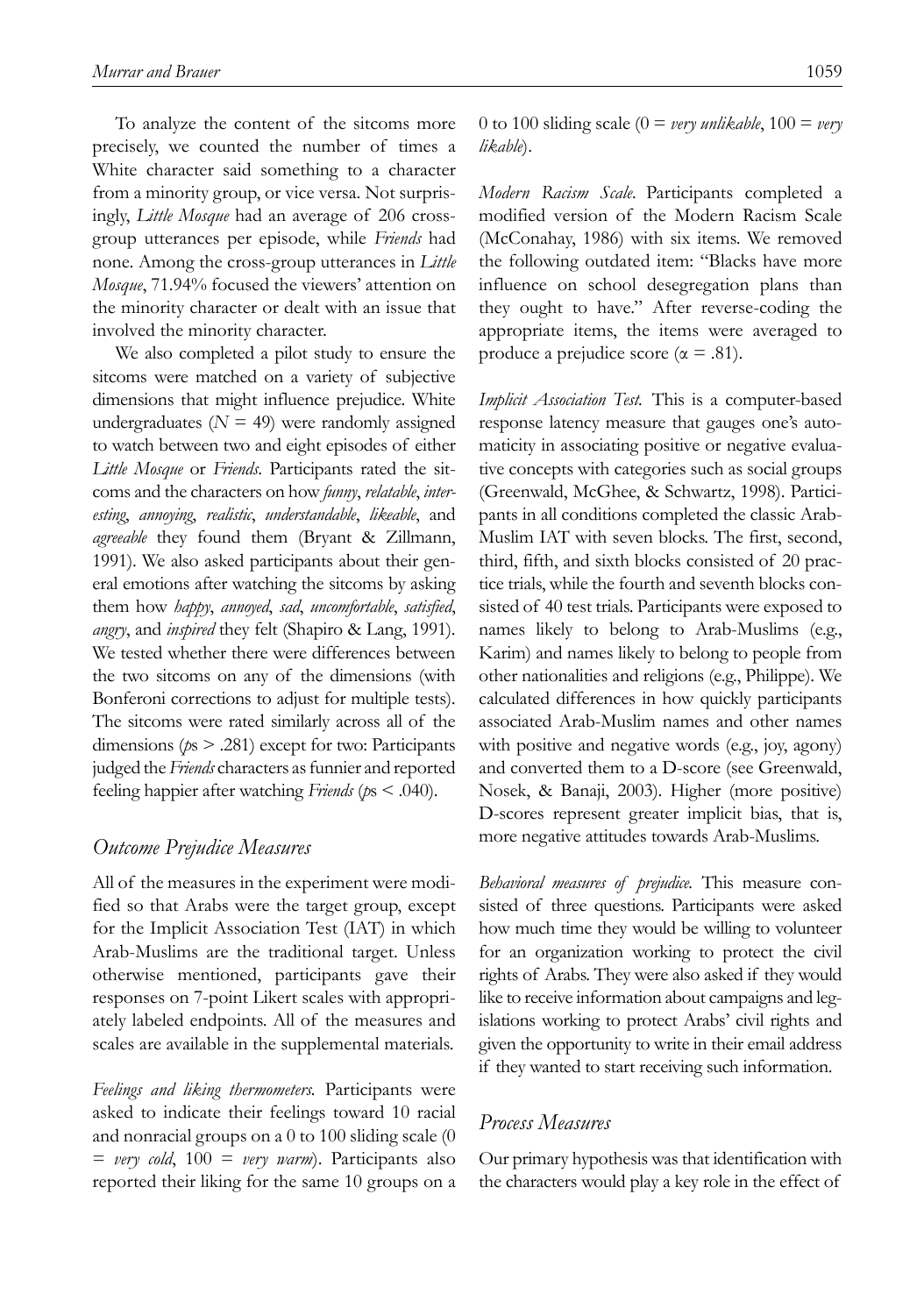entertainment-education on prejudice reduction. However, we also included a number of additional process measures for a variety of reasons, either because we considered them to be plausible alternative candidates for the underlying mechanism at work, or because they allowed us to test a particular aspect of the experimental procedure (e.g., media consumption, ability to statistically control for unwanted mood effects). These included measures of perceived variability, imagined contact, group malleability, and emotional reactions—all of which are available in the supplemental materials.

*Identification.* Participants were asked four questions about how much they liked, how similar they were to, how much they felt like they knew, and how much they would like to be like the characters from the sitcom. They were asked four additional questions about how much they identified with four of the main characters from each sitcom. Participants responded on a 0 to 100 sliding scale  $(0 = not at all, 100 = very much)$ . The eight questions were adapted from Murphy, Frank, Moran, and Patnoe-Woodley (2011). All of the items were averaged to produce an identification score ( $\alpha = .86$ ).

*Transportation.* Participants were asked nine questions about their level of transportation into the narrative of each sitcom. The questions were adapted from a validated scale developed by Green and Brock (2000). Items included prompts like: "I was mentally involved with the story line while watching *Little Mosque*" (α = .82). Some researchers consider transportation to be qualitatively different from identification, whereas others use the two terms interchangeably and insist on the close link between the two (Busselle & Bilandzic, 2008).

*Perceived variability.* Perceived variability was assessed with a range task adapted from Judd, Park, Ryan, Brauer, and Kraus (1995) in which participants were asked to rate Arabs on four traits: *self-centered*, *hard-working*, *aggressive*, and *cheerful*. They rated (a) the average group member, (b) the group member who possesses the trait the

most, and (c) the group member who possesses the trait the least on continuous rating scales that were later transformed into 28 intervals of equal size. The difference between the highest and the lowest rating is considered an indicator of perceived variability. The difference scores were averaged across the four traits to form an overall variability score ( $\alpha$  = .92). This score will henceforth be referred to as *Perceived Variability 1*. Additionally, participants were given one item on which they rated the extent that they found Arabs to be different from one another. This score will henceforth be referred to as *Perceived Variability 2.*

*Imagined contact.* We measured the extent of imagined contact with a single item that asked participants how frequently they imagined being in contact with an Arab—regardless of whether that person was real or imagined from television or film—since starting the study. Participants responded on a 5-point Likert scale (1 = *never*, 5 = *very often*).

*Group malleability.* Group malleability was assessed with a validated 7-item scale developed by Halperin et al. (2011). Participants indicated their level of agreement with statements like: "Groups can't change their basic characteristics." Higher scores indicate greater belief in the idea that groups are malleable ( $\alpha = .67$ ).

*Emotional reactions.* Following Murphy et al.'s (2011) methodology, we asked participants how the sitcom made them feel with regard to basic emotions: *happiness*, *anger*, *sadness*, *discomfort*, and *satisfaction*. The emotions were analyzed individually and as an aggregate after reverse coding anger, sadness, and discomfort. The aggregated scale thus served as a measure of an emotional state with a positive valence ( $\alpha = .77$ ).

#### *Procedure*

After consenting to partake in the study, all participants completed a baseline survey that included the feelings and liking thermometers. To reduce experimental demand effects, a White experimenter told the participants that the purpose of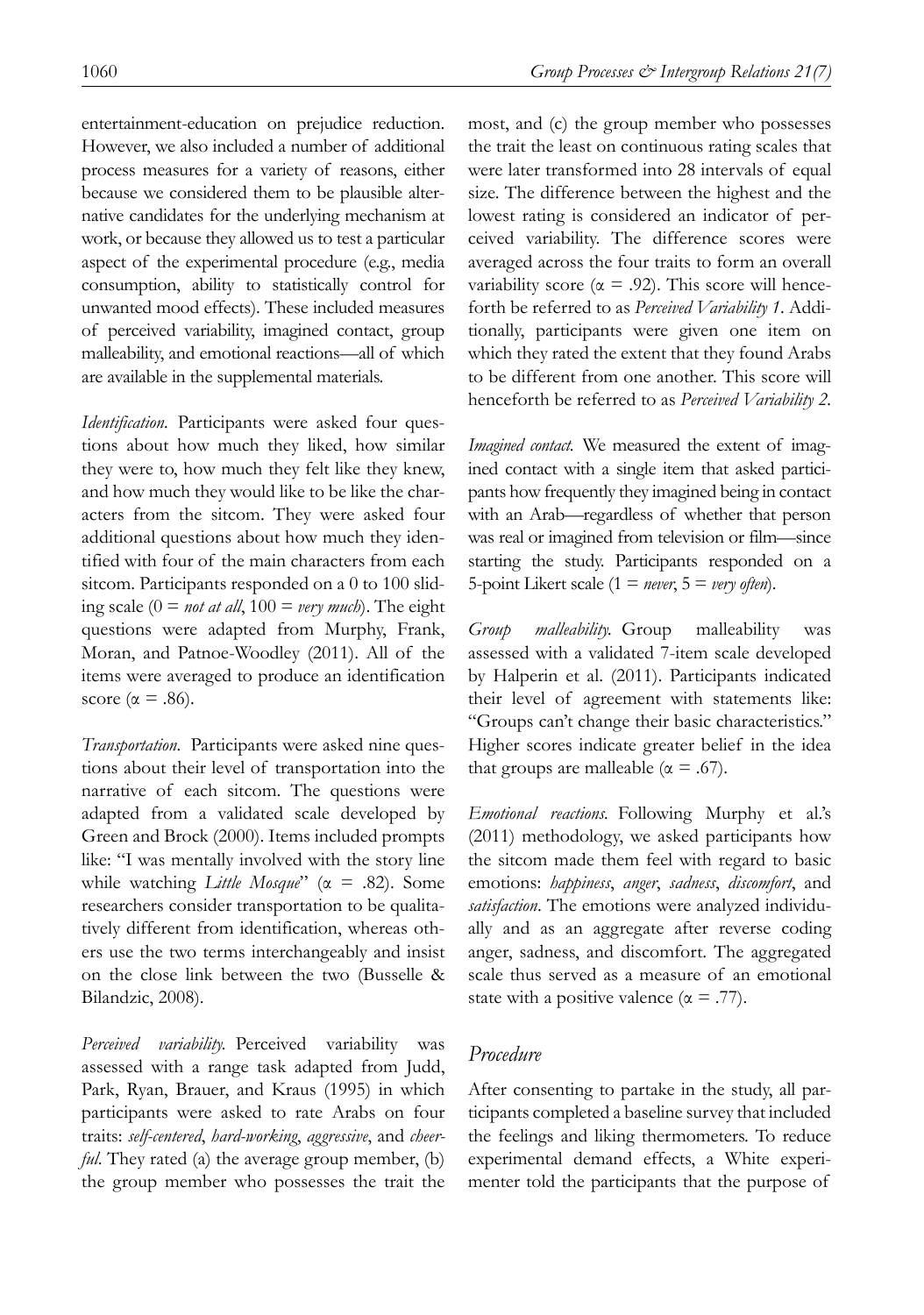the study was to examine television-watching behaviors and that they would be watching one of 12 possible sitcoms. The participants then blindly drew a slip of paper with a sitcom name on it from an envelope, which made it seem as though there were many different sitcoms to choose from (rather than two). Finally, they were directed to a screen that displayed icons for 12 different sitcoms and they had to click on the sitcom they had drawn from the envelope.

Participants then watched six episodes of either *Little Mosque* or *Friends* depending on their condition. To ensure that participants attentively watched the sitcoms, they completed a knowledge quiz with six questions after every second episode. After the fourth episode, half of the participants completed a questionnaire with the measures of emotional reaction, transportation, and group malleability (in addition to the knowledge quiz). After the fifth episode, they completed measures of perceived variability, identification, and imagined contact. The other half of the participants proceeded in the inverse order. Thus, we counterbalanced the order in which the process measures were administered after the fourth and fifth episodes. Finally, after the sixth episode, participants completed a knowledge quiz and the various outcome measures of explicit and implicit prejudice in the order in which they were described before. *Posttest 1* includes all outcome and process measures completed towards the end of or immediately after viewing. The study took about two and a half hours to complete. Participants were given short breaks to prevent fatigue.

Participants were contacted about 4 to 6 weeks later to complete the feeling and liking thermometers and the IAT a second time (*Posttest 2*). After completing the study, participants went through a funneled debriefing in which the experimenter probed them about their awareness of the study's goals.

#### **Results**

#### *Preliminary Analyses*

We ran several preliminary analyses on our dataset. First, we ensured participants were actively engaged in the viewing process. We examined the number of correct responses to the 18 knowledge questions about the content of the episodes that participants completed throughout the study. One hundred and thirty-four participants got all 18 questions correct, 43 got 17 questions correct, 9 got 16 correct, 6 got 15 correct, and 1 got 14 correct. The number of questions that participants answered correctly did not moderate the results reported in what follows.

Next, we found that scores on the feelings and liking thermometers were highly correlated at all time points. The average correlation across all time points (baseline, Posttest 1, and Posttest 2) for Arabs and Whites was .82 (range .74–.89). We thus combined the feelings and liking thermometer scores to create a single attitude score for each time point. Higher numbers indicate more positive attitudes.

Furthermore, we calculated an *attitude difference* score between participants' attitudes towards Whites versus Arabs for each time point. Higher attitude difference scores indicate a greater preference for Whites. We also calculated two *attitude difference change* scores, which represent the change in participants' preference for Whites from baseline to Posttest 1 and from baseline to Posttest 2. Higher attitude difference change scores indicate a greater reduction in one's preference for Whites from baseline, that is, an improvement in attitudes towards Arabs from baseline.

Note that the degrees of freedom vary because three participants did not complete the baseline measures. Furthermore, those who completed the baseline measures varied in their completion of the Posttest 1 and 2 outcome measures. A subset of the student participants filled out the Posttest 2 measures after the semester was over and they were less likely to complete the IAT than participants recruited for Posttest 2 during the semester or participants who were paid \$20. As previously mentioned, recruitment did not moderate any of the effects. Finally, we ran all of the analyses to account for missing data using multiple imputation (Rubin, 1996), but found no substantial differences from the nonimputed data on any of the outcome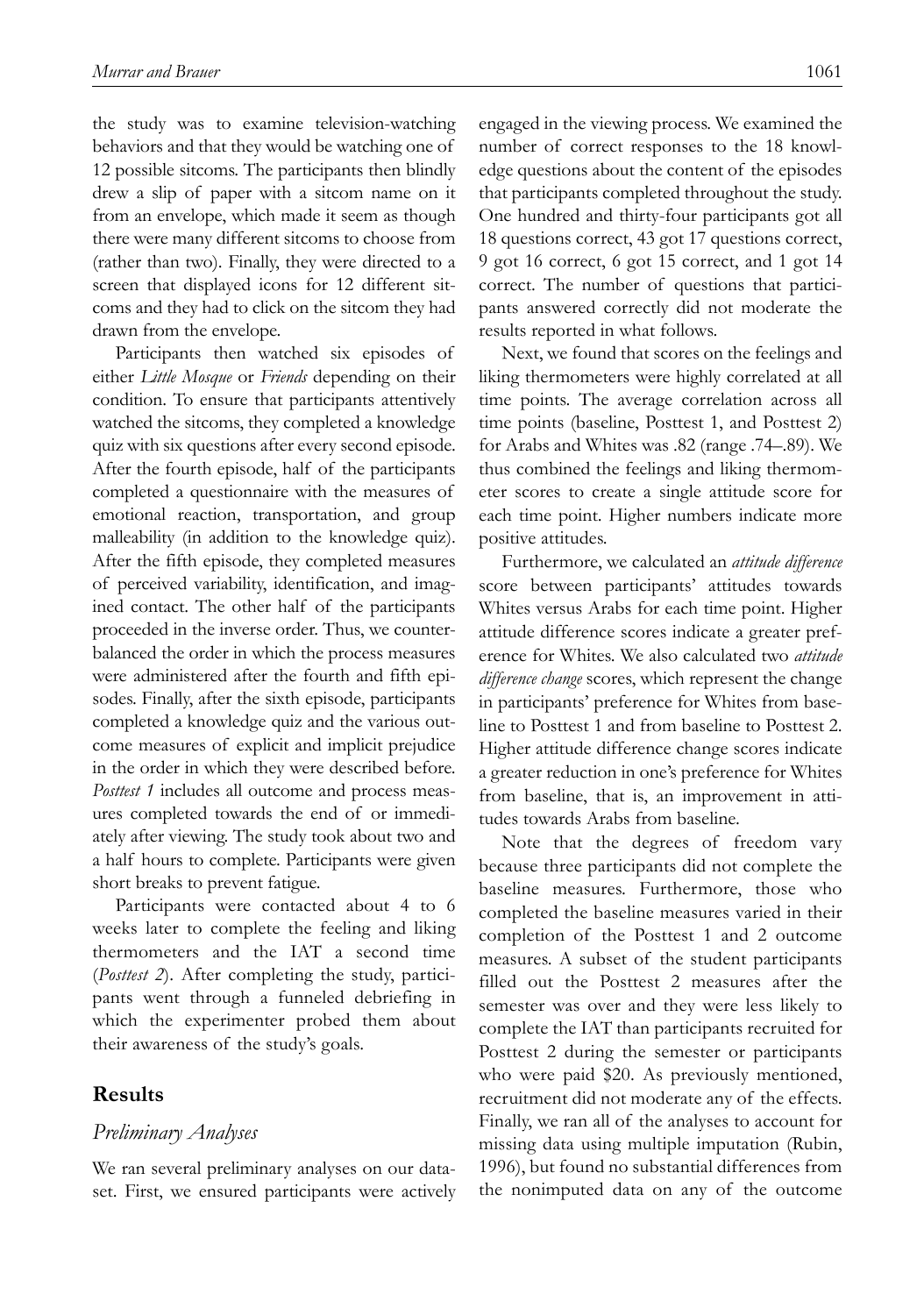measures. Thus, all of the results reported are based on nonimputed data.

#### *Main Analyses*

We first examined whether the results supported Hypothesis 1, in which we predicted that exposure to entertainment media with prosocial messaging about an outgroup would decrease prejudice on explicit, implicit, and behavioral measures of prejudice. We tested and met the assumption of constant variance for the models reported next. We ran a series of independentsamples *t* tests to test for differences between the entertainment-education condition and the control condition on the prejudice outcome measures (see Table 1). Participants did not differ on the baseline attitudes towards Whites or Arabs (*p*s > .602). There were, however, a number of significant differences at Posttest 1 (at the end of the main session). Participants exposed to the entertainment-education sitcom had more positive attitudes toward Arabs and preferred Whites over Arabs to a lesser extent than participants who viewed the control sitcom. Participants in the entertainment-education condition also had lower scores on the implicit measure of prejudice, the IAT. The differences on the Modern Racism Scale and the behavioral measures of prejudice were in the predicted direction but did not reach conventional levels of significance. There were no significant differences between conditions with regard to participants' indication that they would like to receive information about campaigns and legislation working to protect Arabs' civil rights  $\chi^2$  $(1, N = 175) = 0.13$ ,  $p = .910$ , or provision of their email address to receive such information,  $\chi^2$  (1, *N* = 178) = 0.032, *p* = .859.

Next we examined Hypothesis 2, in which we predicted that the effects would be strong enough to last at least 4 weeks. The results for the measures 4–6 weeks later were similar to Posttest 1, albeit generally less significant. Compared to the control group, participants in the entertainment-education condition still had more positive attitudes towards Arabs, had lower attitude difference scores, showed

a greater improvement from their baseline attitudes towards Arabs, and displayed marginally less implicit bias for others over Arab-Muslims. In sum, the entertainment-education sitcom was generally effective in reducing participants' prejudice toward Arabs, both immediately afterwards and several weeks later.

Next we examined differences in the process measures between conditions. Table 2 presents the means and the results of the independentsamples *t* tests for the process measures. Not surprisingly, White participants identified (marginally) less with the characters and reported being less involved with the narrative when most of the characters were Arabs/Muslims (*Little Mosque*) than when they were all White (*Friends*). Compared to those in the control condition, participants in the entertainment-education condition also imagined being in contact with an Arab individual more frequently. They were also more likely to believe that groups are malleable and reported less positive emotional reactions compared to those in the control condition. No significant condition differences emerged on the perceived variability measures. A table with the bivariate correlations between all process measures and outcome measures can be found in Appendix A.

We next ran a series of analyses relevant to Hypothesis 3, in which we predicted that the reduction in prejudice would be driven by participants' identification with members of the target group. In order to examine if identification with members of the target group played a key role in prejudice reduction, we ran several analyses. Note that by the nature of the experimental procedure, we cannot examine the effect of the manipulated independent variable on identification with members of the target outgroup because the latter construct was not assessed in the control condition. One would expect, however, the degree of identification with members of the target group to predict prejudice reduction in the entertainment-education condition. We ran a series of correlation analyses with participants in the entertainment-education condition only (see Table 3). As predicted, the more participants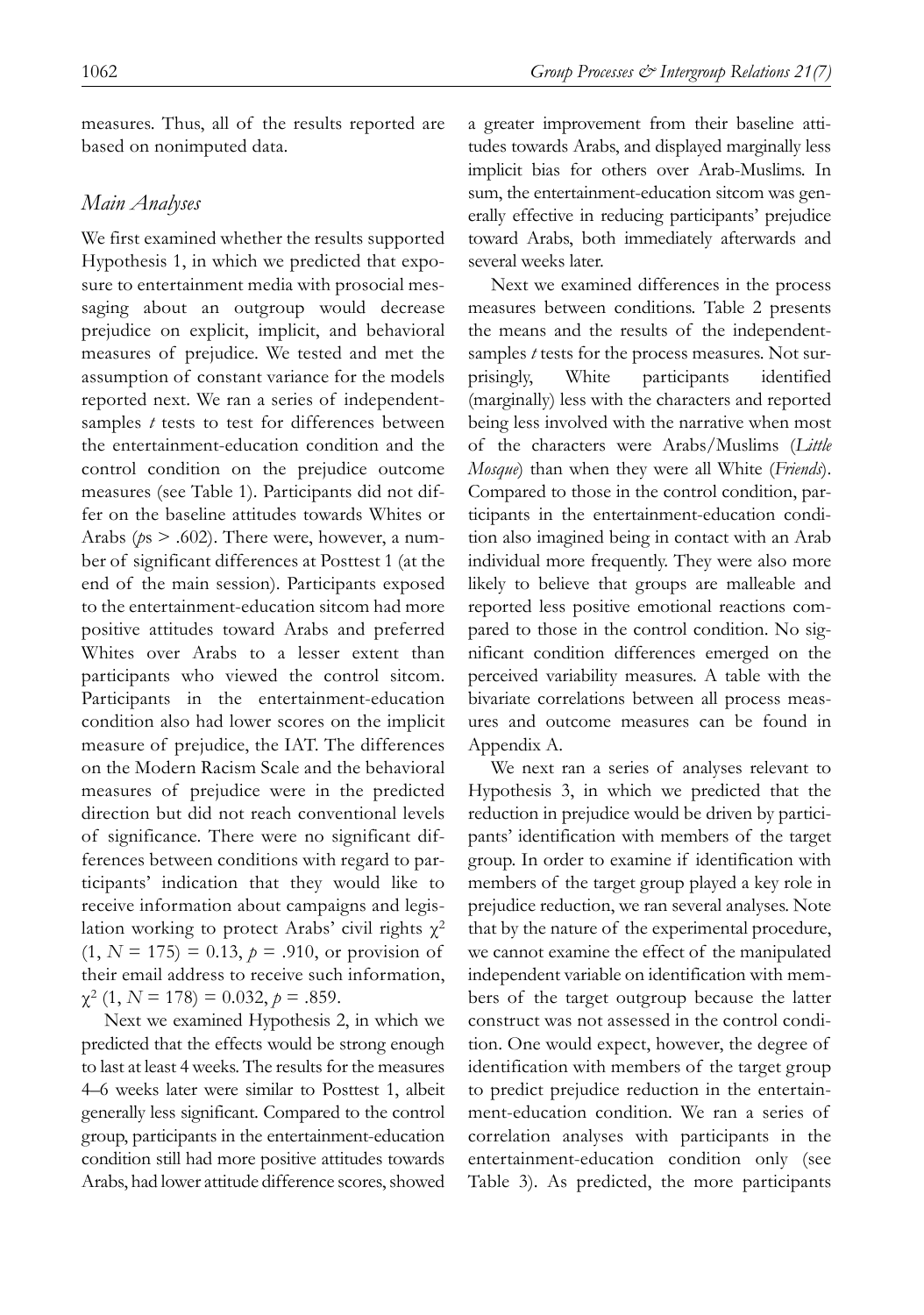| Measure of prejudice       | Control<br>$n = 98$ | Entertainment<br>education<br>$n = 95$ | Test of difference                                                       |
|----------------------------|---------------------|----------------------------------------|--------------------------------------------------------------------------|
| <b>Baseline</b>            |                     |                                        |                                                                          |
| Attitude towards Whites    | 76.79 (18.55)       | 75.37 (18.99)                          | $t(188) = -0.52, p = .602,$<br>$\eta^2 = .00, 95\%$ CI [-6.79, 3.95]     |
| Attitude towards Arabs     | 64.11 (20.97)       | 64.37(20.03)                           | $t(188) = 0.09, p = .930,$<br>$\eta^2 = .00, 95\%$ CI [-5.61, 6.13]      |
| Attitude difference        | 12.68 (15.57)       | 11.00 (17.25)                          | $t(188) = -0.71, p = .481,$<br>$\eta^2 = .00, 95\%$ CI [-6.39, 3.02]     |
| Posttest 1                 |                     |                                        |                                                                          |
| Attitude towards Whites    | 77.47 (18.95)       | 75.81 (19.29)                          | $t(173) = -0.57, p = .567,$<br>$\eta^2 = .00, 95\%$ CI [-7.36, 4.05]     |
| Attitude towards Arabs     | 64.16 (21.64)       | 70.52(18.55)                           | $t(173) = 2.09, p = .038,$<br>$\eta^2 = .02, 95\%$ CI [0.34, 12.39]      |
| Attitude difference        | 13.31 (16.87)       | 5.29(13.73)                            | $t(173) = -3.44, p < .001,$<br>$\eta^2 = .06, 95\%$ CI [-12.62, -3.43]   |
| Attitude difference change | $-0.86(9.50)$       | 4.65(8.00)                             | $t(171) = 4.13, p \le .001,$<br>$\eta^2 = .09, 95\%$ CI [2.88, 8.15]     |
| Modern Racism Scale        | 2.67(0.88)          | 2.49(0.78)                             | $t(177) = -1.44, p = .151,$<br>$\eta^2 = .01,95\%$ CI [-0.43, 0.07]      |
| <b>IAT</b>                 | 0.07(0.37)          | $-0.10(0.47)$                          | $t(183) = -2.80, p = .006,$<br>$\eta^2$ = .04, 95% CI [-0.30, -0.05]     |
| Time willing to volunteer  | 1.44(0.69)          | 1.48(0.73)                             | $t(173) = 0.36, p = .720,$<br>$\eta^2 = .00, 95\%$ CI [-0.17, 0.25]      |
| Posttest 2                 |                     |                                        |                                                                          |
| Attitude towards Whites    | 77.79 (17.25)       | 75.89 (19.44)                          | $t(152) = -0.63$ , $p = .528$ ,<br>$\eta^2 = .00, 95\%$ CI [-7.80, 4.01] |
| Attitude towards Arabs     | 65.29 (19.76)       | 70.30 (17.98)                          | $t(152) = 1.65, p = .102,$<br>$\eta^2 = .02, 95\%$ CI [-1.00, 11.03]     |
| Attitude difference        | 12.50 (16.24)       | 5.60(15.18)                            | $t(152) = -2.72, p = .007,$<br>$\eta^2 = .05, 95\%$ CI [-11.91, -1.90]   |
| Attitude difference change | 0.97(10.60)         | 5.95(14.15)                            | $t(149) = 2.40, p = .018,$<br>$\eta^2 = .04, 95\%$ CI [0.87, 9.09]       |
| <b>IAT</b>                 | 0.03(0.45)          | $-0.11(0.37)$                          | $t(122) = -1.80, p = .074,$<br>$\eta^2 = .03, 95\%$ CI [-0.28, 0.01]     |

**Table 1.** Prejudice measures as a function of condition in Experiment 1. Also shown are inferential statistics.

*Note.* The values reported in columns 2 and 3 are means; standard deviations are in parentheses. The 95% confidence intervals are reported in column 4. To compute Cohen's *d* from the listed effects, use the following formula:  $d = (2 \sqrt{\eta^2})/(\sqrt{1-\eta^2})$ .

identified with the characters in *Little Mosque*, the lower their prejudice scores after the experiment. Given the close link between identification with the characters and transportation into the narrative  $(r = .63, \text{ see Appendix A})$ , we also report the correlations between the outcome measures and transportation in Table 3. As can be seen, these latter correlations tend to be

similar yet smaller than those with identification when considering the average of the absolute values (identification average *r* = .23 and transportation average *r* = .20).

For exploratory purposes, we ran a number of mediation analyses with the other process measures we had collected: imagined contact, perceived variability, group malleability, and emotional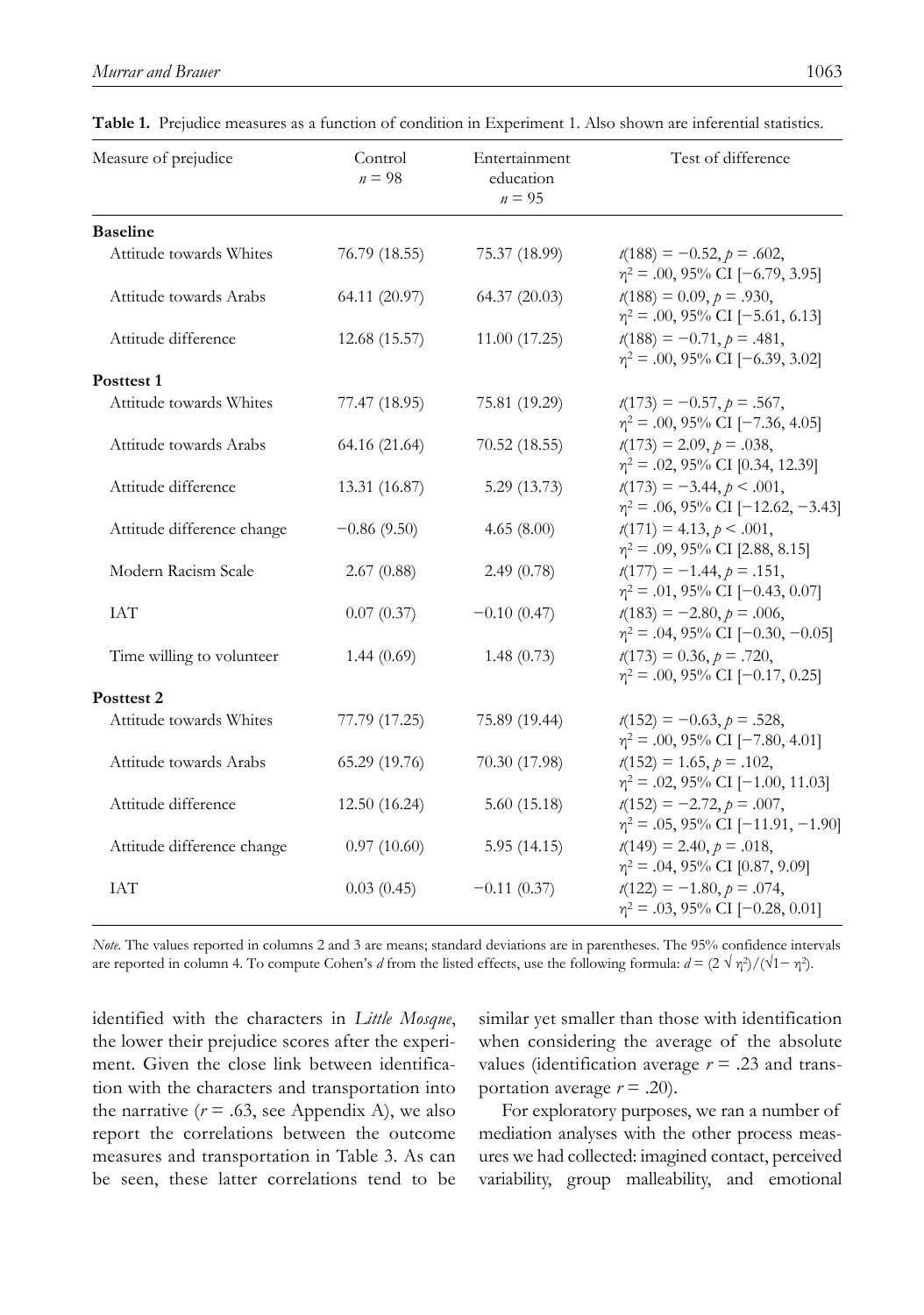|                 |         | <b>Table 2.</b> Process measures as a function of condition at Posttest 1 in Experiment 1. |  |
|-----------------|---------|--------------------------------------------------------------------------------------------|--|
| Process measure | Control | Entertainment education                                                                    |  |

| Process measure         | Control<br>$n = 98$ | Entertainment education<br>$n = 95$ | Test of difference                                                   |
|-------------------------|---------------------|-------------------------------------|----------------------------------------------------------------------|
| Identification          | 50.86 (16.66)       | 46.15(18.64)                        | $t(184) = -1.82, p = .071,$<br>$\eta^2 = .02,95\%$ CI [-9.82, 0.41]  |
| Transportation          | 4.01(0.87)          | 3.74(0.95)                          | $t(188) = -2.08, p = .039,$<br>$\eta^2 = .02,95\%$ CI [-0.53, -0.01] |
| Imagined contact        | 1.24(0.52)          | 2.68(0.99)                          | $t(184) = 12.41, p < .001,$<br>$\eta^2 = .46, 95\%$ CI [1.21, 1.67]  |
| Perceived Variability 1 | 68.30 (28.57)       | 62.97(28.78)                        | $t(174) = -1.23, p = .219,$<br>$\eta^2 = .01,95\%$ CI [-13.86, 3.20] |
| Perceived Variability 2 | 65.33 (27.52)       | 66.82 (24.83)                       | $t(183) = 0.38, p = .701,$<br>$\eta^2 = .00$ , CI [-6.12, 9.09]      |
| Group malleability      | 4.32(0.78)          | 4.54(0.78)                          | $t(188) = 1.98, p = .049,$<br>$\eta^2 = .02$ , CI [-0.45, 0.00]      |
| Emotional reaction      | 5.61(0.78)          | 5.11(0.98)                          | $t(188) = -3.87, p < .001,$<br>$\eta^2 = .07,95\%$ CI [-0.75, -0.24] |

*Note.* The values reported in columns 2 and 3 are means; standard deviations are in parentheses. The 95% confidence intervals are reported in column 4. To compute Cohen's *d* from the listed effects, use the following formula:  $d = (2 \sqrt{\eta^2})/(\sqrt{1-\eta^2})$ .

|                               | Identification | Transportation |
|-------------------------------|----------------|----------------|
| 1. Attitude towards Whites    | .13            | .15            |
| 2. Attitude towards Arabs     | .32            | .33            |
| 3. Attitude difference        | $-.24$         | $-.24$         |
| 4. Modern Racism Scale        | $-.33$         | $-.12$         |
| 5. IAT                        | $-.15$         | $-.09$         |
| 6. Time willing to volunteer  | .31            | .12            |
| 7. Attitude towards Whites T2 | .02            | .04            |
| 8. Attitude towards Arabs T2  | .22            | .32            |
| 9. Attitude difference T2     | $-.24$         | $-.33$         |
| 10. IAT T2                    | $-.34$         | $-.31$         |
|                               |                |                |

**Table 3.** Correlations between identification and transportation and outcome measures for participants in the entertainment-education condition in Experiment 1.

*Note*. Measures 1–6 are from Posttest 1 and measures 7–10 are from Posttest 2. Bolded values indicate  $p < .050$ .

reaction. None of the other process measures mediated the effect of condition on outcome measures. None of the indirect effects were statistically significant, regardless of the prejudice measure that was used as the outcome variable.

To summarize, Experiment 1 supported Hypotheses 1 and 2. We found that exposure to entertainment media with prosocial messages about a target outgroup led to a decrease in prejudice towards that outgroup, both immediately after exposure and several weeks later. Furthermore, the more participants identified with the characters from the target outgroup, the less prejudice they showed toward that group preliminary evidence in support of Hypothesis 3.

# **Experiment 2**

There were five goals for Experiment 2. First, we wanted to test Hypothesis 1 again and generalize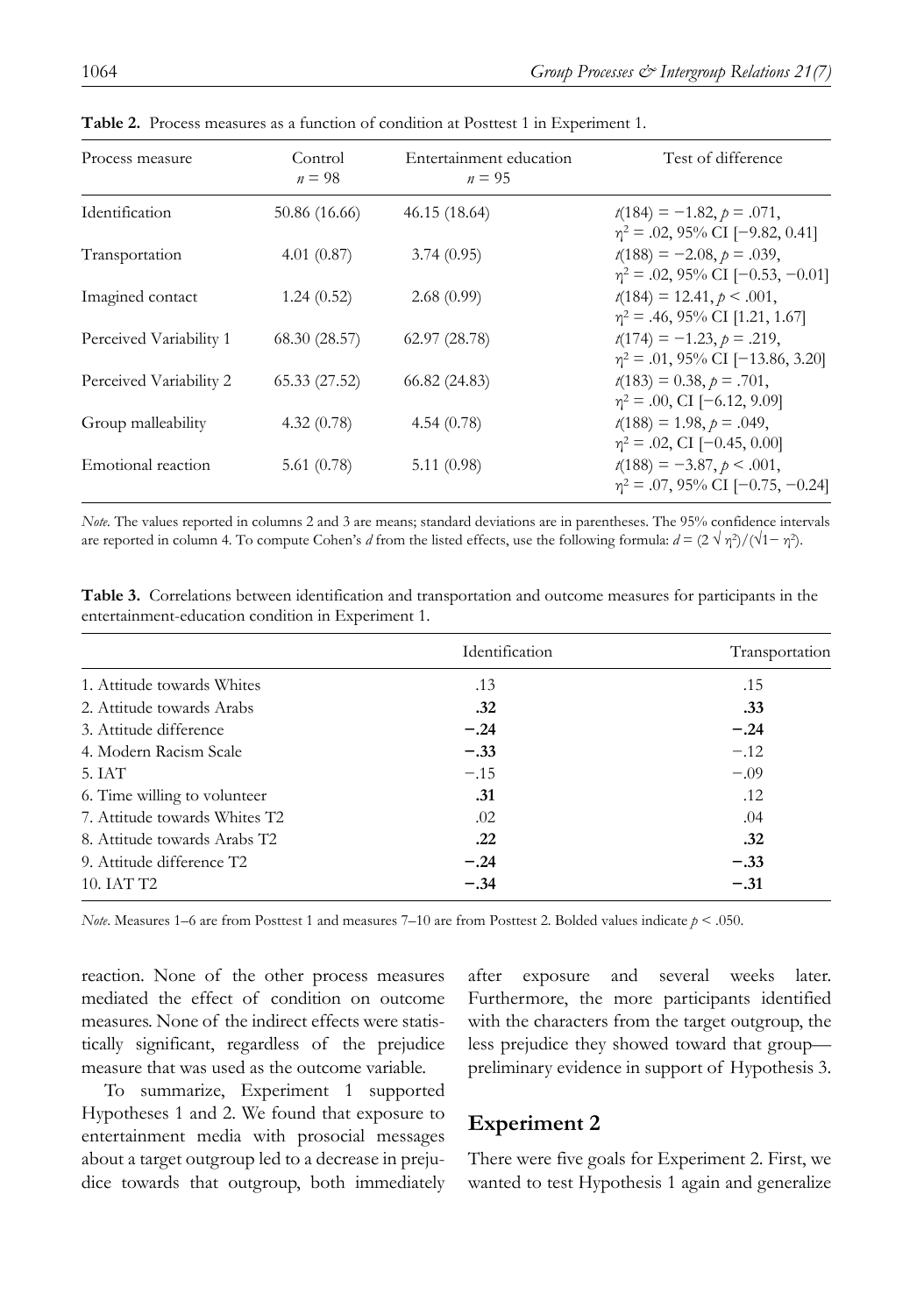our findings to another entertainment medium, a music video. We made this choice because, similar to TV sitcoms, music videos can easily contain prosocial messages and provide consumers with a representation of an outgroup. Furthermore, music videos are less time-consuming and are among the most accessed media forms through websites like YouTube.

Second, we wanted to test Hypothesis 4 by examining whether entertainment-education produces stronger effects than other established methods of prejudice reduction. We compared our music video with two prominent methods used by researchers to improve intergroup attitudes: an imagined contact exercise (Crisp & Turner, 2009) and a group malleability article (Halperin et al., 2011). The imagined contact exercise entailed participants simply imagining a positive interaction with a member of an outgroup and writing about it. The group malleability article, which was read by participants, made salient that groups do not have a fixed mentality, but can change over time. Both of these methods have been tested in a variety of settings, using different samples, and measuring prejudice toward several outgroups (Halperin et al., 2012; Miles & Crisp, 2014). These methods were chosen because they have been shown to be effective and they are comparable in length to typical YouTube videos.

Third, we wanted to provide more convincing empirical evidence that the results of Experiment 1 were not due to experimental demand. Although we made a lot of effort to reduce experimental demand in Experiment 1—cover story with 12 TV sitcoms, target groups embedded in a list of 10 social groups—it is nevertheless possible that participants in the entertainment-education condition felt more pressured than those in the control condition to respond in a socially desirable way. In Experiment 2, we compared the effects of entertainment-education to conditions in which experimental demand was even stronger.

Fourth, we wanted to test Hypothesis 3 again and provide better empirical evidence for our hypothesized mediator, identification with members of the target outgroup. In the first experiment, we measured this construct in only one experimental condition and were not able to conduct full mediational analyses. In Experiment 2, we addressed this shortcoming by using a slightly different measure of identification. We were thus able to assess it in all experimental conditions and provide solid empirical evidence for its role as an underlying mechanism.

Fifth, we wanted to test intergroup anxiety as an additional candidate for the underlying process. Feeling anxious about interacting with outgroup members amplifies prejudice and impacts how interactions with outgroup members transpire (Stephan & Stephan, 1985). Research shows that decreasing intergroup anxiety can reduce prejudice (Voci & Hewstone, 2003). We therefore wanted to examine whether reduced intergroup anxiety, rather than increased identification with members of the target outgroup, might be the mechanism underlying the beneficial effect of entertainment-education on prejudice reduction.

### **Method**

#### *Participants*

Three hundred and seventeen individuals completed an online study, which was planned to take place over a 2-month period. We removed seven participants who identified as Muslims. This resulted in a total of 310 participants ranging from 18 to 60 years old. There were no significant age or gender differences between any of the experimental conditions (*p*s > .845). There were 106 males and 204 females. Based on an a priori power analysis for a one-way ANOVA with four groups, we needed at least 45 participants in each condition to detect a medium effect ( $\eta^2 = .06$ , equivalent to  $f = .25$ ,  $d = .50$ ) with 80% power and a significance level of  $\alpha = .05$ . We sought to detect a medium effect based on a meta-analysis that showed that the imagined contact exercise had a reliable small-to-medium effect across all measures of intergroup bias (Miles & Crisp, 2014). The target number of 180 participants was surpassed during the 2-month period. Participants were recruited from across the US through online advertisements on Craigslist.com. Participants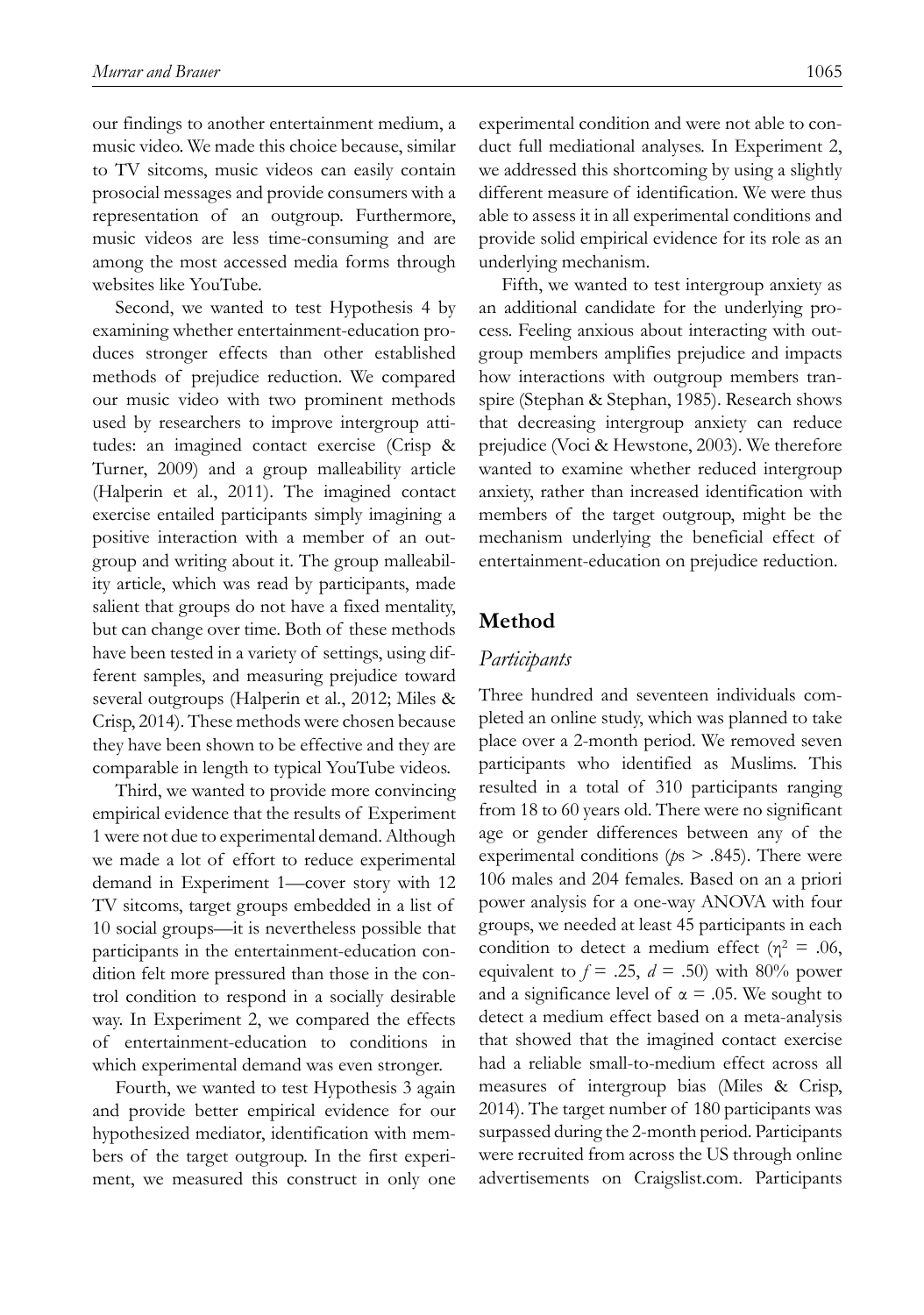were entered into a raffle to win one of 10 Amazon.com gift cards for \$20. Participants were randomly assigned, through Qualtrics, to one of four experimental conditions: entertainmenteducation video, imagined contact exercise, group malleability article, and control. In order to maximize the precision of the estimates in the control condition, the likelihood of being assigned to this condition was slightly higher than that of being assigned to one of the other three conditions (see *N*s in Table 4), but the assignment was still random.

#### *Stimulus Materials*

*Entertainment-education video.* Participants viewed a 4-minute music video designed to reduce prejudice towards Muslims. The video presents Muslim Americans as a heterogeneous group of individuals who come across as relatable and likable ([http://youtube.com/watch?v=sbcmPe0z3Sc\)](http://youtube.com/watch?v=sbcmPe0z3Sc). Throughout the video, a number of diverse Muslim Americans are seen holding up posters with statements they have chosen to share about themselves. The individuals enjoy activities typical Americans do (e.g., watching TV), admire popular icons (e.g., Justin Timberlake), do kind things (e.g., write inspirational messages on dollar bills), recognize their flaws (e.g., admit to being annoyed by their parents sometimes), and have admirable life goals (e.g., changing the world). The video includes a country music song with an overall positive tone that describes the benefits of leading a life as a good person. Participants then answered three knowledge questions about the content of the video, which served as a manipulation check.

*Imagined contact exercise.* We used an experimental procedure developed by Husnu and Crisp (2010) and Stathi and Crisp (2008). Participants were prompted to imagine a positive interaction with a Muslim and to write about that interaction. The web interface was designed such that participants could not start writing before the first 2 minutes had passed. They then had 2 minutes to write about the imagined interaction. Participants were told each part of the activity would take

2 minutes and informed that the page would automatically advance when the time was up. The entire manipulation took 4 minutes.

*Group malleability article.* We used Halperin et al.'s (2011) stimulus materials. Participants read a twoparagraph passage presented as a *Psychology Today* article that discussed scientific research that found that ethnic and religious groups change over time. The article remained on the screen for 4 minutes to give participants sufficient time to read through it. Participants then answered three knowledge questions about the content of the article as a manipulation check.

### *Outcome and Process Measures*

For outcome measures, we used the same explicit measures of prejudice as in Experiment 1, that is, the feelings and liking thermometers and the Modern Racism Scale ( $\alpha$  = .86). In addition, we included a semantic differential measure: Participants indicated how *pleasant*, *trustworthy*, *sympathetic*, *agreeable*, and *likable* they found Muslims to be ( $\alpha = .97$ ).

To assess the underlying psychological process we modified the identification measure from Experiment 1 so that it assessed participants' identification with Muslims in general. Participants were asked five questions about how much they liked, how similar they were, how much they felt like they knew, how much they would like to be like, and how much they identified with Muslims ( $\alpha$  = .82). We included the same measures of perceived variability (Perceived Variability 1:  $\alpha$  = .94) and group malleability  $(\alpha = .67)$  used in Experiment 1. We also added two measures of *intergroup anxiety*. The first, *Intergroup Anxiety 1*, was an 11-item scale developed by Britt, Boniecki, Vescio, Biernat, and Brown (1996), which evaluates agreement with statements related to intergroup anxiety ( $\alpha = .86$ ). The second, *Intergroup Anxiety 2*, was a six-item scale developed by Stephan and Stephan (1985). Participants were asked to indicate how they would feel in response to mixing socially with complete strangers who were Muslims ( $\alpha$  = .77).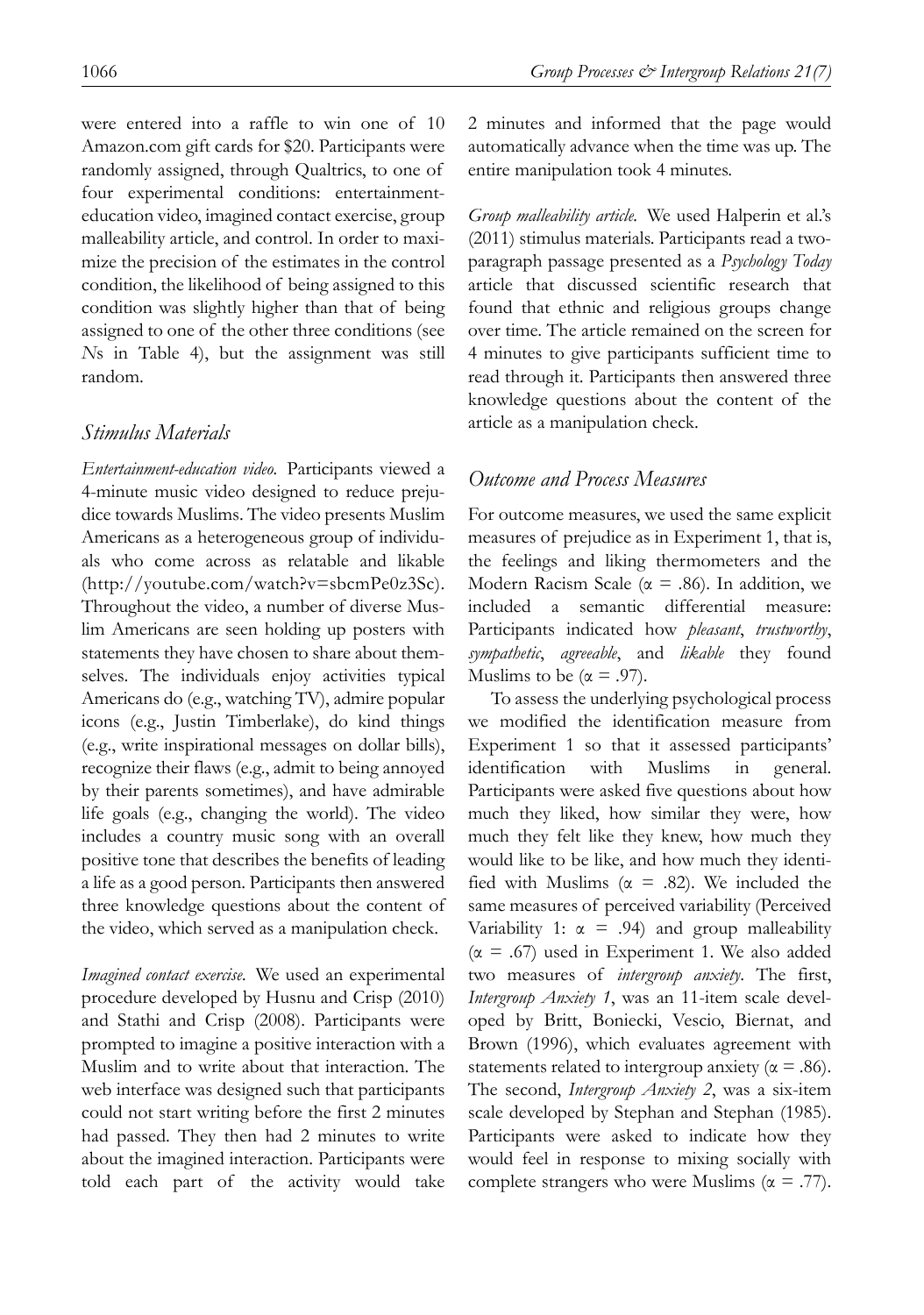|                                               | Control<br>$n=99$ | malleability<br>article<br>$n = 65$<br>Group | Imagined<br>exercise<br>contact<br>$n = 69$ | Entertainment-<br>education<br>$n=71$ | $(1, 1, 1, -3)$<br>Contrast 1                                                                                                        | $(-2, 1, 1, 0)$<br>Contrast <sub>2</sub>                                                                  | $(0, -1, 1, 0)$<br>Contrast 3                                                                |
|-----------------------------------------------|-------------------|----------------------------------------------|---------------------------------------------|---------------------------------------|--------------------------------------------------------------------------------------------------------------------------------------|-----------------------------------------------------------------------------------------------------------|----------------------------------------------------------------------------------------------|
| Outcome measure<br>Attitudes toward<br>Whites | 71.37 (19.51)     | 68.52 (18.91)                                | 70.46 (22.97)                               | 68.68 (21.61)                         | $\eta_{\,\,\tau}^2 = 0.00, 95\% \ \text{CI} \ [-1.03, 1.75]$<br>$F(1, 300) = 0.26, p = .611,$                                        | $\eta_{\rho}^2 = .00,95\%$ CI [-2.43, 1.17]<br>$F(1, 300) = 0.47, p = .493,$                              | $n_{\scriptscriptstyle T}^2 = 0.00, 95\%$ CI [-2.55, 4.49]<br>$F(1, 300) = 0.29, p = .588,$  |
| Attitudes toward<br>Muslims                   | 63.98 (20.22)     | 60.69 (21.73)                                | 64.41(24.42)                                | 70.93 (22.83)                         | $\begin{split} F(1,300) &= 6.86, p = .009, \\ \eta^2_{\,\,\rho} &= .02, \, 95\% \, \text{CI}\,\left[-3.46, -0.49\right] \end{split}$ | $\eta_{\scriptscriptstyle -\beta}^2 = 0.00, 95\%~{\rm CI}~[-2.40, 1.45]$<br>$F(1, 300) = 0.24, p = .627,$ | $\eta_{\,\,\pi}^2 = 0.00, 95\%$ CI [-1.91, 5.63]<br>$F(1, 300) = 0.94, p > .332,$            |
| difference<br>Attitude                        | 7.39 (18.46)      | 7.82(24.42)                                  | 6.04(27.81)                                 | $-2.25(20.81)$                        | $F(1, 300) = 9.14$ , $p = .003$ ,<br>$\eta^2_{\ r} = .03$ , 95% CI [0.82, 3.85]                                                      | $\eta_{\,\,\tau}^2 = .00,95\%~{\rm CI}~[-2.13,1.82]$<br>$F(1,300) = 0.02, p = .880$                       | $n_{\phi}^2 = .00,95\%$ CI [-4.75, 2.97]<br>$F(1, 300) = 0.21, p = .650$                     |
| Modern Racism<br>Scale                        | 2.92(1.14)        | 2.80 (1.19)                                  | 2.85(1.35)                                  | 2.56 (1.31)                           | $\begin{split} & F(1,300) = 3.19, p = .075, \\ & \eta^2_{\ \rho} = .01,95\% \ \mathrm{CI} \ [-0.01, 0.16] \end{split}$               | $\eta_{- \rho}^2 = .00, 95\%~{\rm CI~}[-0.14, 0.07]$<br>$F(1, 300) = 0.36, p = .548,$                     | $\eta_{\gamma}^2 = .00,95\%$ CI [-0.19, 0.23]<br>$F(1, 300) = 0.04, p = .833,$               |
| Process measure<br>differentials<br>Semantic  | 4.82(1.39)        | 4.88 (1.40)                                  | 4.88 (1.51)                                 | 5.53 (1.36)                           | $F(1, 300) = 12.10, p < .001,$<br>$\eta^2_{\ p} = .04, 95\%$ CI $[-0.26, -0.07]$                                                     | $\eta_{\gamma_p}^2$ = .00, 95% CI [-0.11, 0.14]<br>$F(1, 300) = 0.08, p = .776,$                          | $n_{f}^{2} = 0.00, 95\%$ CI [-0.24, 0.24]<br>$F(1, 300) = 0.00, p = .996,$                   |
| Identification                                | 44.23 (20.14)     | 45.62 (18.92)                                | 47.11 (21.91)                               | 52.66 (20.60)                         | $\eta_{\,\,\rho}^2 = .02,95\%$ CI [-3.11, -0.38]<br>$F(1, 300) = 6.36, p = .012$                                                     | $\eta_{\rho}^2 = .00,95\%$ CI [-1.06, 2.49]<br>$F(1, 300) = 0.62$ , $p = .431$ ,                          | $\eta_{\rho}^2 = .00,95\%$ CI [-2.73, 4.21]<br>$F(1, 300) = 0.18, p = .674,$                 |
| Variability<br>Perceived                      | 36.38 (32.50)     | 44.72 (34.75)                                | 48.60 (38.63)                               | 54.72 (39.19)                         | $\eta_{\rho}^2 = .02,95\%$ CI [-5.30, -0.44]<br>$F(1, 300) = 5.41, p = .021,$                                                        | $\eta_{\ p}^2 = .02, 95\%$ CI [0.28, 6.58]<br>$F(1, 300) = 4.59, p = .033$                                | $n_{\gamma}^2 = .00,95\%$ CI [-4.22, 8.02]<br>$F(1, 300) = 0.38, p = .536,$                  |
| Variability 2<br>Perceived                    | 60.75 (28.79)     | 64.98 (29.15)                                | 68.94 (28.16)                               | 64.87 (32.72)                         | $\eta_{\ p}^2 = .00,95\%$ CI [-2.23, 1.74]<br>$F(1, 300) = 0.06, p = .808$                                                           | $\eta_{\,\,\rho}^2 = .01,95\%$ CI [-0.51, 4.65]<br>$F(1, 300) = 2.50, p = .115,$                          | $\eta_{\,\,\rho}^2 = .00,\,95\%$ CI [-3.07, 7.03]<br>$F(1, 300) = 0.59, p = .441,$           |
| Group malleability                            | 4.38 (0.84)       | 4.50 (1.03)                                  | 4.35 (0.98)                                 | 4.44 (0.93)                           | $\eta_{\ p}^2 = .00,95\%$ CI $[-0.06,0.7]$<br>$F(1, 300) = 0.05, p = .821$                                                           | $\eta_{\,\,\tau}^2 = .00,95\%~{\rm CI~}[-0.10,0.07]$<br>$F(1, 300) = 0.14, p = .706,$                     | $\eta_{\,\,\tau}^2 = .00,\,95\%~{\rm CI}~[-0.08,\,0.23]$<br>$F(1, 300) = 0.87, p = .351$     |
| Intergroup<br>Anxiety 1                       | 3.10(1.25)        | 2.79 (1.12)                                  | 3.09(1.24)                                  | 2.86(1.24)                            | $\eta_{\,\,\rho}^2 = .00,\,95\%~{\rm CI~}[-0.05,0.12]$<br>$F(1, 300) = 0.69, p = .408$                                               | $\eta_{-b}^2 = .00,95\%$ CI [-0.16, 0.05]<br>$F(1, 300) = 0.96, p = .328$                                 | $\eta_{\gamma}^2 = .01,95\%$ CI [-0.06, 0.36]<br>$F(1, 300) = 2.02, p = .156,$               |
| Intergroup<br>Anxiety 2                       | 3.36(1.17)        | 3.22(1.08)                                   | 3.31 (1.26)                                 | 3.15(1.14)                            | $\eta_{\ \rho}^2 = .00,95\%$ CI [-0.04, 0.12]<br>$F(1, 300) = 0.87, p = .351$                                                        | $\eta_{\,\,\tau}^2 = 0.00, \, 95\%~{\rm CI~[-0.14, 0.07]}$<br>$F(1, 300) = 0.43, p = .513,$               | $\eta_{\,\,\tau}^2 = .00,\, 95\%~{\rm CI~I} - 0.15,\, 0.24$<br>$F(1, 300) = 0.19, p = .660,$ |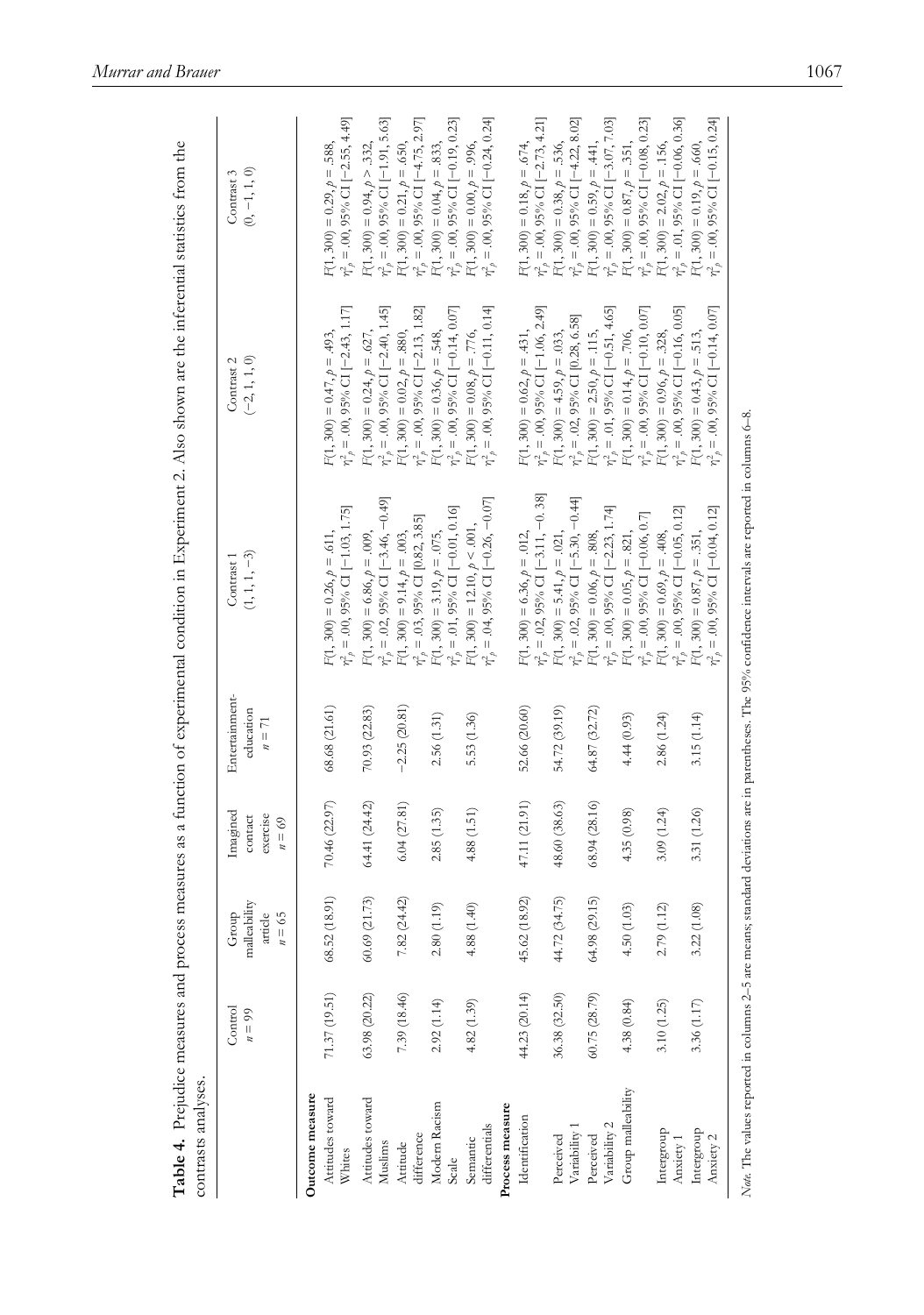All measures were modified so that Muslims were the target minority in each measure for all four experimental conditions.

Participants made their ratings on 7-point Likert scales with appropriately labeled endpoints, except for the two intergroup anxiety scales where participants gave their responses on 5-point Likert scales, as done in the original (see supplemental materials for all measures).

#### *Procedure*

After participants completed an online consent form, they were randomly assigned to one of the four experimental conditions. Participants either watched the entertainment-education video, completed the imagined contact exercise, read the group malleability article, or were not exposed to any stimuli (control group). Next, participants in the entertainment-education and group malleability article conditions completed knowledge questions (three each) that inquired about details from the video or the article, respectively. Next, participants completed the outcome measures followed by the process measures. Finally, participants were thanked and debriefed.

#### **Results**

#### *Preliminary Analyses*

Before analyzing the data, we calculated the number of knowledge questions participants in the entertainment-education and group malleability article conditions had answered correctly as a manipulation check. We found that one participant in the entertainment-education condition and five participants in the group malleability article condition had gotten all three knowledge questions incorrect. These participants were removed from the dataset. The condition effects described in the following lines did not change when these participants were left in the dataset. We also examined the written responses of those in the imagined contact exercise condition to ensure all of them had engaged in the second part of the exercise. This was indeed the case.

Next, we found that scores on the feelings and liking thermometers were highly correlated for both Whites and Muslims as the target groups (*r*s = .80 and .76). As done in Experiment 1, we combined them into a single attitude score with higher numbers indicating more positive attitudes. We also calculated an *attitude difference* score between participants' attitudes towards Whites versus Muslims. Higher attitude difference scores indicate a greater preference for Whites.

#### *Main Analyses*

First, we tested Hypothesis 1, which predicted that entertainment-education effectively reduces prejudice, and Hypothesis 4, which predicted that entertainment-education is more effective than some established methods of prejudice reduction. We tested and met the assumption of constant variance for the models reported in what follows. The means and standard deviations for the prejudice measures are reported in Table 4 (top panel). The means show that participants in the entertainment-education condition had lower prejudice scores than participants in the other three conditions. We analyzed the data using a series of contrasts. The first contrast tested the entertainment-education condition against the three other conditions  $(1, 1, 1, -3)$ . Following Abelson and Prentice's (1997) recommendation, we also included two other orthogonal contrasts. The second contrast compared the two remaining prejudice reduction conditions against the control condition  $(2, -1, -1, 0)$ , whereas the third contrast tested the two remaining prejudice reduction conditions against each other  $(0, 1, -1,$ 0). The inferential statistics derived from these contrasts are shown in the last three columns of Table 4. Participants in the entertainment-education condition showed less prejudice on all of the outcome measures than those in any of the other three conditions. This effect was significant at the  $p = .050$  level for attitudes towards Muslims and for the semantic differential, but was only marginally significant for the Modern Racism Scale.

We then examined the condition difference on the process measures (see bottom part of Table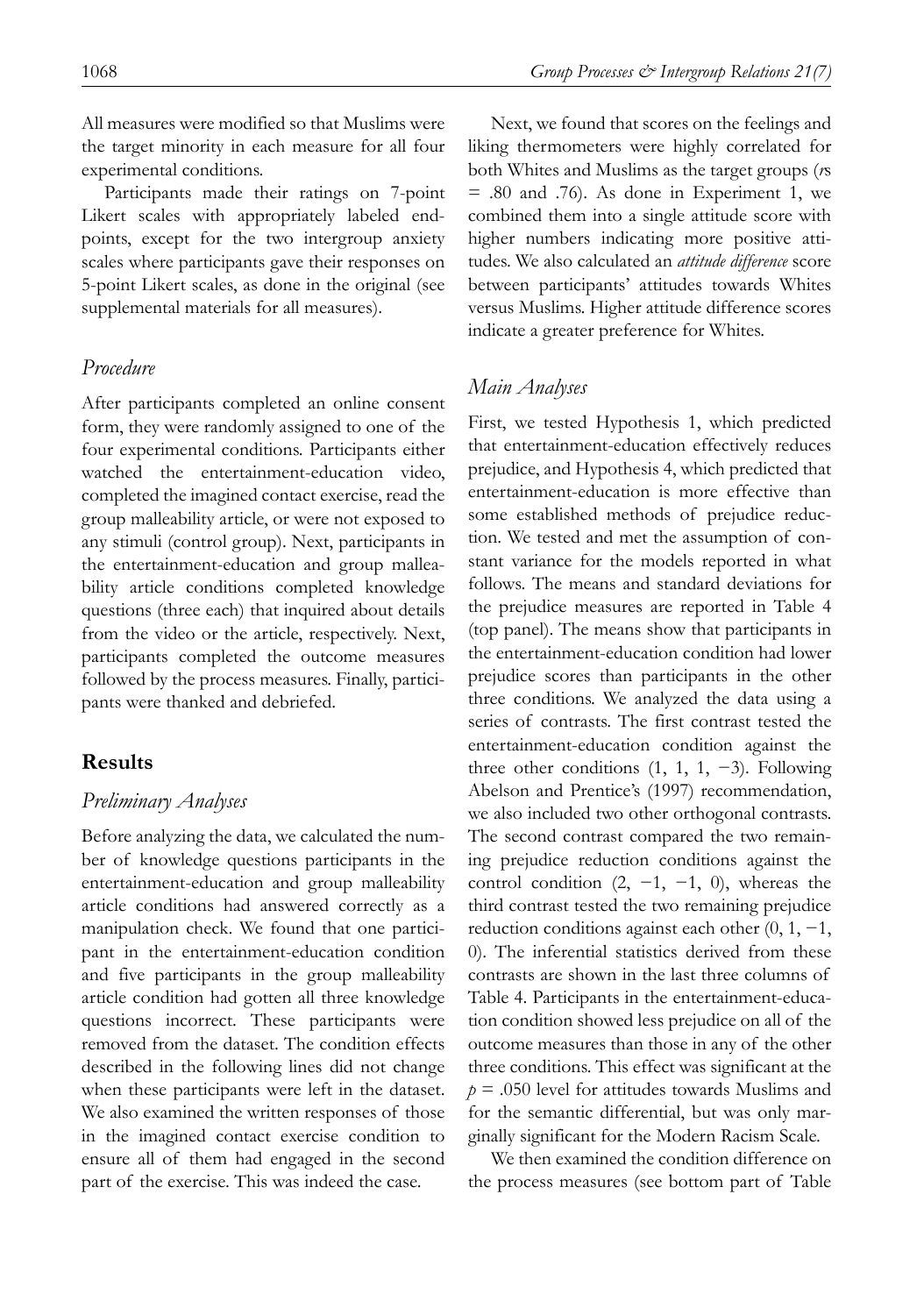4). The entertainment-education video was more effective at increasing the degree to which participants identified with Muslims and perceived them as a heterogeneous group (Perceived Variability 1). However, those in the entertainment-education condition did not significantly differ from those in the other three conditions on the other process measures. A table with the bivariate correlations between all process and outcome measures is presented in Appendix B.

Finally, we examined Hypothesis 3 by running several mediational analyses to determine whether identification with the target group was the underlying process driving the condition effect. We regressed each of the outcome measures on Contrast 1, Contrast 2, Contrast 3, and identification. We found that the effect of Contrast 1 was no longer significant when controlling for the effect of identification on attitude difference scores, and the semantic differentials. We followed Preacher and Hayes's (2004) recommendations, which suggests a bootstrapping procedure to compute a confidence interval around the indirect effect (i.e., the path through the mediator). When the confidence interval of the indirect effect does not include 0, the effect is statistically significant. Results revealed that the indirect effects of Contrast 1 on attitudes difference scores,  $b = .86, 95\%$  CI [0.21, 1.66] and on semantic differentials,  $b = -.07,95%$  CI [−0.12, −0.02] were significant (see Figure 1). Our analyses did not find that perceived variability mediated the condition effect on any of the outcome measures. Together, these analyses are consistent with the idea that identification with the target group is the underlying process responsible for the differences in prejudice reduction between the four experimental conditions.

### **General Discussion**

We examined the effect of entertainment media containing prosocial messages on prejudice against Arabs/Muslims. In Experiment 1, participants exposed to an entertainment-education sitcom depicting the daily lives of several relatable Muslim characters were significantly less

prejudiced than participants who were exposed to a control sitcom. Significant differences emerged on both explicit and implicit measures of prejudice. Contrary to most other prejudice reduction methods, the effects of the entertainment-education sitcom persisted for at least 4 weeks. As predicted, greater identification with members of the target group was associated with reduced prejudice in the entertainment-education condition.

In Experiment 2, exposure to a 4-minute music video portraying Muslims as relatable and likeable led to a significant reduction in prejudice, compared to the control, and did so to a greater extent than two other well-established prejudice reduction methods, imagined contact exercise and group malleability article. Participants in the entertainment-education condition reported greater warmth and liking for Muslims and rated them more positively on multiple traits than those in the imagined contact exercise condition, in the group malleability article condition, or in the control condition. The effect of condition on prejudice was mediated by the extent to which participants identified with Muslims. Curiously, we did not replicate findings regarding the imagined contact exercise and group malleability article. It is possible that the effectiveness of the imagined contact exercise was limited because it was administered online. For the group malleability article, it may be the case that this intervention's potential to improve intergroup attitudes is limited to factions engaged in conflicts of a civil war nature.

In Experiments 1 and 2, the reduction in prejudice was associated with identification with members of the target group. In both the entertainment-education sitcom and music video, Arabs/Muslims were depicted as individuals who encounter very common daily problems and make mistakes just like most people. They came off as very human in both media, making them more likable and relatable. Not surprisingly, in both experiments, participants in the entertainment-education condition felt more similar to Arabs/Muslims, felt as though they knew them more, and wanted to be more like them. And the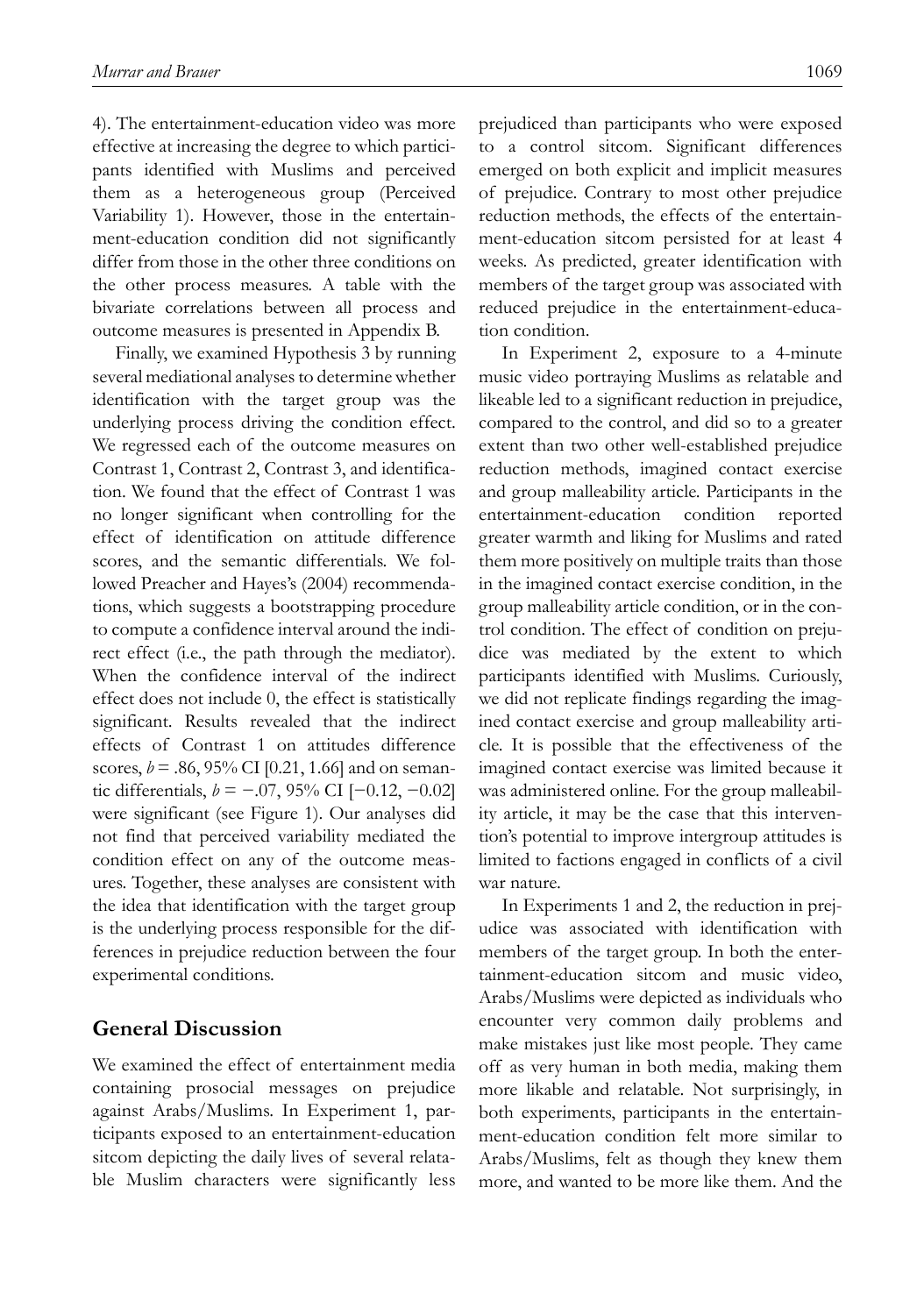

Figure 1. Path-analysis model showing the direct, indirect, and total effect of experimental condition on prejudice outcome measures in Experiment 2. The values in parentheses indicate the total effect. †*p* < .10. \**p* < .05. \*\**p* < .01. \*\*\**p* < .001.

more participants identified with members of the target group, the more effective the entertainment medium was at reducing prejudice towards that outgroup. We did not find that perceived variability, imagined contact, belief in group malleability, emotional reactions, and intergroup anxiety served as the underlying processes driving the effects. Our results do show, however, that entertainment-education is effective because it transports viewers into a world in which they identify with, understand, and become involved with members of the outgroup.

The present studies go beyond the current literature on prejudice reduction by using randomized controlled trials to test the impact of commonly consumed entertainment-education media programs on prejudice. We used established and validated measures of prejudice on explicit, implicit, and behavioral dimensions. Data were acquired from both student and nonstudent populations. We used both television sitcoms and a music video demonstrating the generalizability of the effect. We also provided evidence for identification as the mediating process and demonstrated the long-term benefit of entertainment-education (i.e., 4–6 weeks later). Additionally, we compared the effectiveness of entertainment-education to other well-established prejudice reduction methods. Finally, for both experiments, we chose Arabs/Muslims as the target outgroup because negative attitudes towards them are prevalent and stable in the US and are highly resistant to change (Arab American Institute, 2015). Therefore, using Arabs/Muslims as the target outgroup in these experiments was the most stringent test of our predictions. By creating more positive attitudes towards this particular group, we provide strong evidence for the effectiveness of entertainment-education reducing prejudice more broadly. In short, the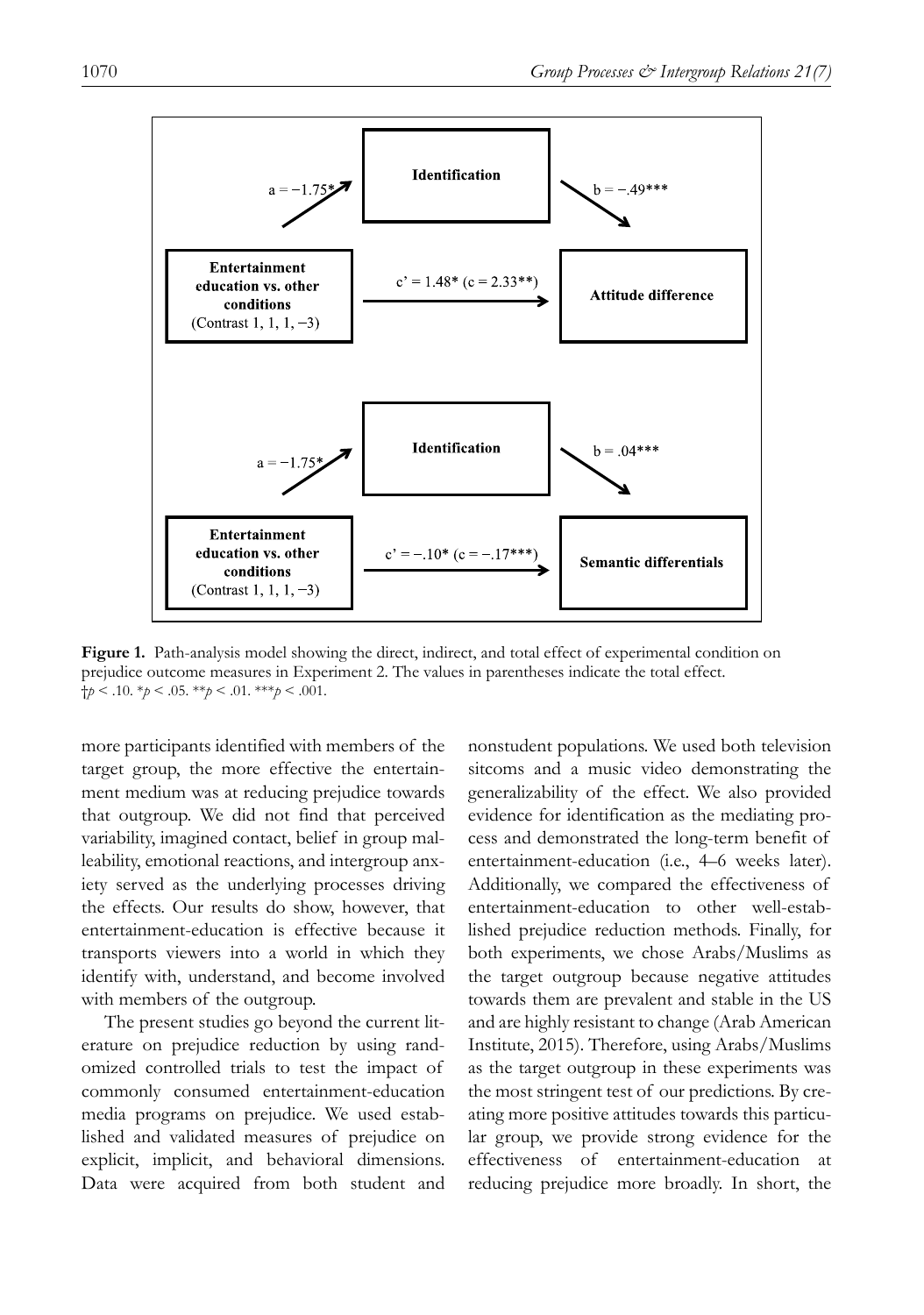present research gives evidence that entertainment-education can be an effective way to reduce prejudice and provides a more nuanced understanding of why it is effective.

The experiments allowed us to exclude alternative interpretations for the observed effects. In Experiment 1, we chose two sitcoms that were comparable on a number of dimensions known to affect prejudice. In both experiments, we devoted a lot of effort to minimizing experimental demand (see Method sections). Although experimental demand is a possible, yet unlikely, alternative explanation for the findings in Experiment 1, the same is not true in Experiment 2 where three of four conditions explicitly addressed intergroup relations, but a reduction of prejudice was observed in only one of them.

By transporting people into a narrative in which they gain exposure to and identify with members of a target outgroup, entertainmenteducation has the potential to influence a variety of psychological processes. In future research, it would be interesting to explore whether entertainment-education is equally effective in triggering other psychological processes known to reduce prejudice. Entertainment-education may help people take on the perspectives of (Galinsky & Moskowitz, 2000) and feel greater empathy for (Zillmann, 1991) members of the outgroup, perceive the outgroup as being more heterogeneous (Brauer & Er-rafiy, 2011), or perceive social norms as more inclusive (Bandura, 2006)—all of which have been shown to be important for reducing prejudice.

Entertainment-education has several notable advantages over traditional methods of prejudice reduction. First, when exposed to entertainmenteducation, consumers invest so much of their cognitive resources into the events playing out in front of them that they become less likely to critically assess (Kreuter et al., 2007) or counterargue (Slater & Rouner, 2002) the messages embedded in the narrative. Contrary to other types of influence attempts, entertainment-education reduces the viewer's sense that they are being "sold" something (Brown & Walsh-Childers, 2002), which makes them more open to prosocial

messages embedded in a narrative. Thus, when audience members are exposed to entertainmenteducation programming that includes characters, information, and messages about positive intergroup relations and behaving in nonprejudiced ways, they are more receptive to those characters and messages simply because they are immersed in the entertaining program. Two other advantages offered by entertainment-education are that it can be easily applied in the real world and it is highly scalable. According to Okdie et al. (2014), the average American spent over 3,515 hours consuming media in 2012. Entertainmenteducation easily reaches millions of people who need not make a conscious choice to be exposed to prosocial messages (unlike, for example, the choice to attend a voluntary diversity workshop). Even if the effects of entertainment-education were rather small—which they are not—it would still have a large impact on a societal level, simply through the number of people who would be exposed to it.

A limitation of this research is that it does not explore the moderating conditions under which entertainment-education is most effective at reducing prejudice. One could speculate a number of conditions that may increase or decrease the effectiveness of entertainment-education improving intergroup attitudes. For example, it may be the case that depicting counterstereotypical characters, cross-group friendships, or marriage between characters from different social groups is the necessary ingredient for optimizing the effectiveness of entertainment-education programming in reducing prejudice. Future research should focus on examining such questions. Another limitation of this research is that entertainment-education programming such as *Little Mosque* may not be viewed by those who need it the most (i.e., those with prejudice) because it explicitly depicts members of a target outgroup. Future research should seek to address how to solve this problem. One approach may be to introduce characters from a target minority group after several episodes of programming or to include fewer minority characters. These approaches may result in entertainment-education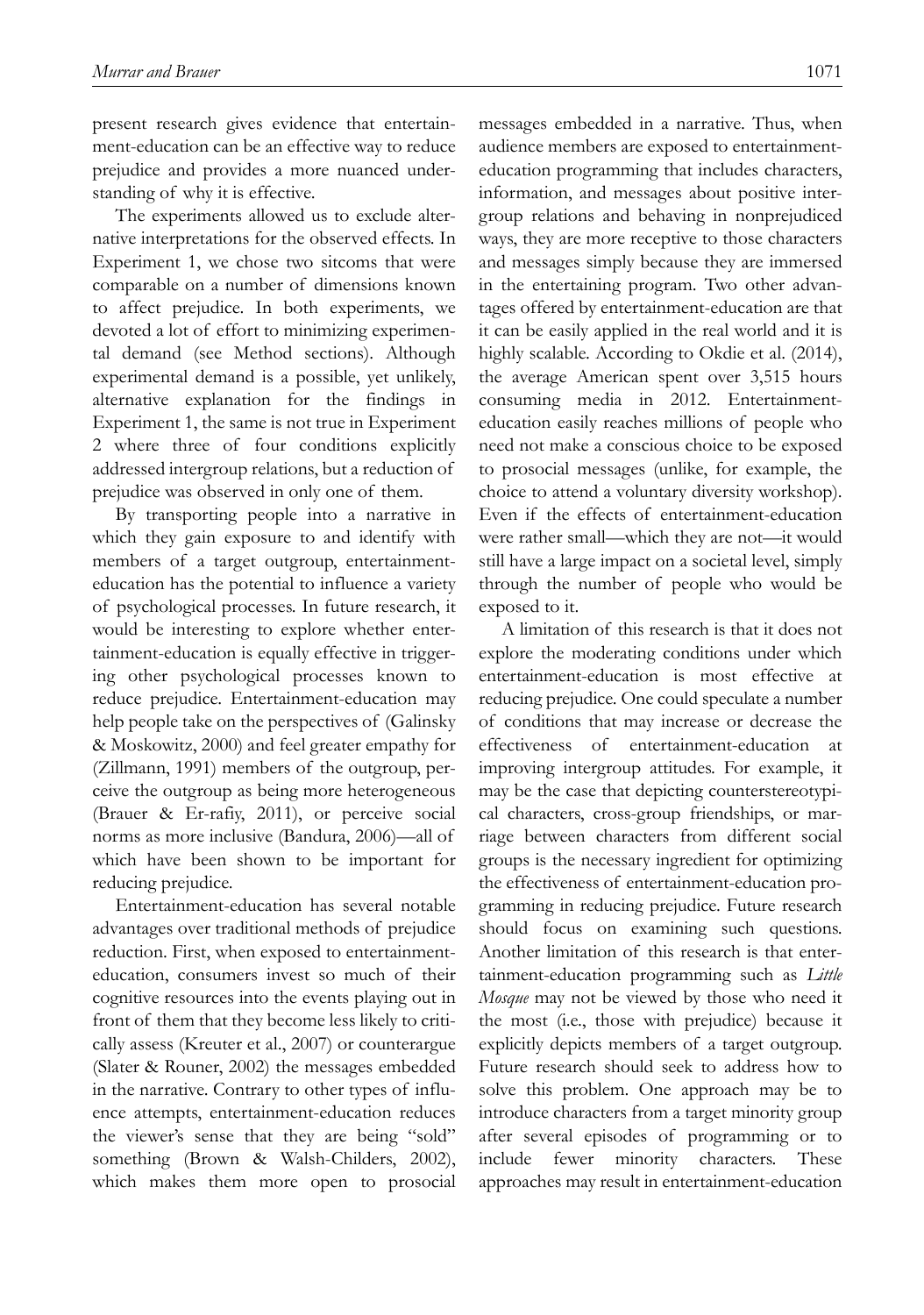programs that are slightly less effective at reducing prejudice, but are viewed by a wider audience, which may cause a greater cumulative beneficial effect on a societal scale.

In 2000, the Center for Disease Control set up an Entertainment-Education Program in Hollywood, through which health specialists provide script writers with information on how to integrate prohealth messages into scripts. However, writers who wish to create entertainment media programs that reduce tensions between social groups currently lack the appropriate guidance. Their intuitions may lead them to adopt strategies that have been shown to be rather ineffective (Weisbuch, Pauker, & Ambady, 2009). Thus, there is a need to establish clear guidelines on what characteristics make entertainment media highly effective in reducing prejudice, and our research is a step in this direction.

In conclusion, entertainment-education is a powerful way to influence attitudes and behaviors. It conveys prosocial messages through easily understood narratives that reduce resistance. Entertainment-education is highly scalable. Though our research is only a step in building our understanding of entertainment-education as a method of prejudice reduction, the results are encouraging. Entertainment-education has a promising future in reducing prejudice on a broad scale in society.

#### **Acknowledgements**

The authors would like to thank Hannah Frazee, Rachel Mooney, and Timothy Neis for their contributions to this research and to Sarah Gavac and Paula Niedenthal for their feedback on earlier versions of this article.

#### **Funding**

The author(s) received no financial support for the research, authorship, and/or publication of this article.

#### **References**

Abelson, R. P., & Prentice, D. A. (1997). Contrast tests of interaction hypothesis. *Psychological Methods*, *2*, 315–328. doi:10.1037/1082–989X.2.4.315

- Aberson, C. L., Healy, M., & Romero, V. (2000). Ingroup bias and self-esteem: A meta-analysis. *Personality and Social Psychology Review*, *4*, 157–173. doi:10.1207/S15327957PSPR0402\_04
- Allport, G. W. (1954). *The nature of prejudice*. Reading, MA: Addison-Wesley.
- Arab American Institute. (2014). *American attitudes toward Arabs and Muslims*. Retrieved from [http://](http://www.aaiusa.org/american-attitudes-toward-arabs-and-muslims-2014) [www.aaiusa.org/american-attitudes-toward](http://www.aaiusa.org/american-attitudes-toward-arabs-and-muslims-2014)[arabs-and-muslims-2014](http://www.aaiusa.org/american-attitudes-toward-arabs-and-muslims-2014)
- Arab American Institute. (2015). *American attitudes toward Arabs and Muslims*. Retrieved from [http://](http://www.aaiusa.org/american_attitudes_toward_arabs_and_muslims_2015) [www.aaiusa.org/american\\_attitudes\\_toward\\_](http://www.aaiusa.org/american_attitudes_toward_arabs_and_muslims_2015) [arabs\\_and\\_muslims\\_2015](http://www.aaiusa.org/american_attitudes_toward_arabs_and_muslims_2015)
- Aron, A., & McLaughlin-Volpe, T. (2001). Including others in the self: Extensions to own and partner's group memberships. In A. Aron, T. McLaughlin-Volpe, T. McLaughlin-Volpe, & C. Sedikides (Eds.), *Individual self, relational self, collective self* (pp. 89–108). New York, NY: Psychology Press.
- Bandura, A. (2004). Social cognitive theory for personal and social change by enabling media. In A. Singhal, M. J. Cody, E. M. Rogers, & M. Sabido (Eds.), *Entertainment-education and social change: History, research, and practice* (pp. 75–96). New York, NY: Routledge.
- Bandura, A. (2006). Toward a psychology of human agency. *Perspectives on Psychological Science*, *1*, 164– 180. doi:10.1111/j.1745–6916.2006.00011.x
- Brauer, M., & Er-rafiy, A. (2011). Increasing perceived variability reduces prejudice and discrimination. *Journal of Experimental Social Psychology*, *47*, 871– 881. doi:10.1016/j.jesp.2011.03.003
- Brauer, M., Judd, C. M., & Jacquelin, V. (2001). The communication of social stereotypes: The effects of group discussion and information distribution on stereotypic appraisals. *Journal of Personality and Social Psychology*, *81*, 463–475. doi:10.1037/0022– 3514.81.3.463
- Brewer, M. B. (1999). The psychology of prejudice: Ingroup love and outgroup hate? *Journal of Social Issues*, *55*, 429–444. doi:10.1111/0022– 4537.00126
- Britt, T. W., Boniecki, K. A., Vescio, T. K., Biernat, M. R., & Brown, L. M. (1996). Intergroup anxiety: A Person × Situation approach. *Personality and Social Psychology Bulletin*, *22*, 1177–1188. doi:10.1177/01461672962211008
- Brown, J. D., & Walsh-Childers, K. (2002). Effects of media on personal and public health. In J. Bryant & D. Zillmann (Eds.), *Media effects: Advances*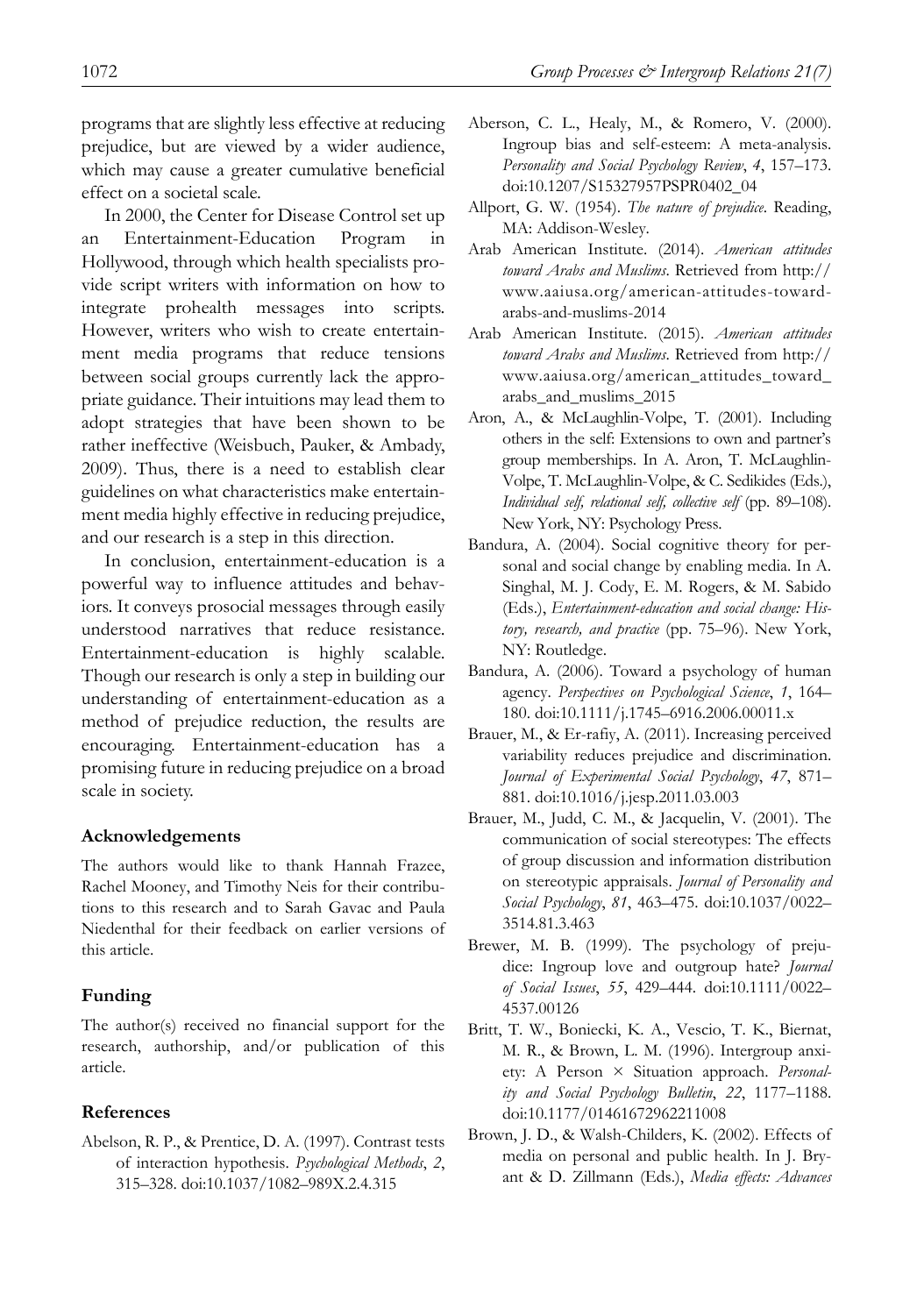*in theory and research* (pp. 453–488). Mahwah, NJ: Lawrence Erlbaum.

- Bryant, J., & Zillmann, D. (1991). *Responding to the screen: Reception and reaction processes*. Mahwah, NJ: Lawrence Erlbaum Associates.
- Busselle, R., & Bilandzic, H. (2008). Fictionality and perceived realism in experiencing stories: A model of narrative comprehension and engagement. *Communication Theory*, *18*, 255–280. doi:10.1111/ j.1468–2885.2008.00322.x
- Cohen, J. (2001). Defining identification: A theoretical look at the identification of audiences with media characters. *Mass Communication & Society*, *4*, 245– 264. doi:10.1207/S1532782MCS0403\_01
- Cooper, L. B., Paluck, E. L., & Fletcher, E. (2013). Reducing gender-based violence. In M. K. Ryan & N. R. Branscombe (Eds.), *The SAGE handbook on gender and psychology* (pp. 359–377). London, UK: SAGE.
- Crisp, R. J., & Turner, R. N. (2009). Can imagined interactions produce positive perceptions?: Reducing prejudice through simulated social contact. *American Psychologist*, *64*, 231–240. doi:10.1037/ a0014718
- Dobbin, F., & Kalev, A. (2013). The origins and effects of corporate diversity programs. In Q. M. Roberson (Ed.), *Oxford handbook of diversity and work* (pp. 253–281). New York: NY: Oxford University Press.
- Eno, C. A., & Ewoldsen, D. R. (2010). The influence of explicitly and implicitly measured prejudice on interpretations of and reactions to black film. *Media Psychology*, *13*, 1–30. doi:10.1080/15213260903562909
- Eyal, K., & Rubin, A. M. (2003). Viewer aggression and homophily, identification, and parasocial interaction with television character. *Journal of Broadcasting & Electronic Media*, *47*, 77–98. doi:10.1207/ s15506878jobem4701\_5
- Galinsky, A. D., & Moskowitz, G. B. (2000). Perspective-taking: Decreasing stereotype expression, stereotype accessibility, and in-group favoritism. *Journal of Personality and Social Psychology*, *78*, 708– 724. doi:10.1037/0022–3514.78.4.708
- Green, M. C., & Brock, T. C. (2000). The role of transportation in the persuasiveness of public narratives. *Journal of Personality and Social Psychology*, *79*, 701–721. doi:10.1037/0022–3514.79.5.701
- Greenwald, A. G., McGhee, D. E., & Schwartz, J. L. (1998). Measuring individual differences in implicit cognition: The Implicit Association Test.

*Journal of Personality and Social Psychology*, *74*, 1464– 1480. doi:10.1037/t03782–000

- Greenwald, A. G., Nosek, B. A., & Banaji, M. R. (2003). Understanding and using the Implicit Association Test: I. An improved scoring algorithm. *Journal of Personality and Social Psychology*, *85*, 197–216. doi:10.1037/0022-3514.85.2.197
- Halperin, E., Crisp, R. J., Husnu, S., Trzesniewski, K. H., Dweck, C. S., & Gross, J. J. (2012). Promoting intergroup contact by changing beliefs: Group malleability, intergroup anxiety, and contact motivation. *Emotion*, *12*, 1192–1195. doi:10.1037/ a0028620
- Halperin, E., Russell, A. G., Trzesniewski, K. H., Gross, J. J., & Dweck, C. S. (2011). Promoting the Middle East peace process by changing beliefs about group malleability. *Science*, *333*, 1767–1769. doi:10.1126/science.1202925
- Hernandez, M. Y., & Organista, K. C. (2013). Entertainment-education? A fotonovela? A new strategy to improve depression literacy and helpseeking behaviors in at-risk immigrant Latinas. *American Journal of Community Psychology*, *52*, 224– 235. doi:10.1007/s10464–013–9587–1
- Hogg, M. A., & Abrams, D. (1990). Social motivation, self-esteem and social identity. In D. Abrams & M. A. Hogg (Eds.), *Social identity theory: Constructive and critical advances* (pp. 28–47). Hemel Hempstead, UK: Harvester Wheatsheaf.
- Husnu, S., & Crisp, R. J. (2010). Elaboration enhances the imagined contact effect. *Journal of Experimental Social Psychology*, *46*, 943–950. doi:10.1016/j. jesp.2010.05.014
- Judd, C. M., Park, B., Ryan, C. S., Brauer, M., & Kraus, S. (1995). Stereotypes and ethnocentrism: Diverging interethnic perceptions of African American and White American youth. *Journal of Personality and Social Psychology*, *69*, 460–481. doi:10.1037/0022– 3514.69.3.460
- Kreuter, M. W., Green, M. C., Cappella, J. N., Slater, M. D., Wise, M. E., Storey, D., . . . Woolley, S. (2007). Narrative communication in cancer prevention and control: A framework to guide research and application. *Annals of Behavioral Medicine*, *33*, 221– 235. doi:10.1080/08836610701357922
- Lai, C. K., Hoffman, K. M., & Nosek, B. A. (2013). Reducing implicit prejudice. *Social and Personality Psychology Compass*, *7*, 315–330. doi:10.1111/ spc3.12023
- Lai, C. K., Skinner, A. L., Cooley, E., Murrar, S., Brauer, M., Devos, T., . . . Nosek, B. A. (2016). Reducing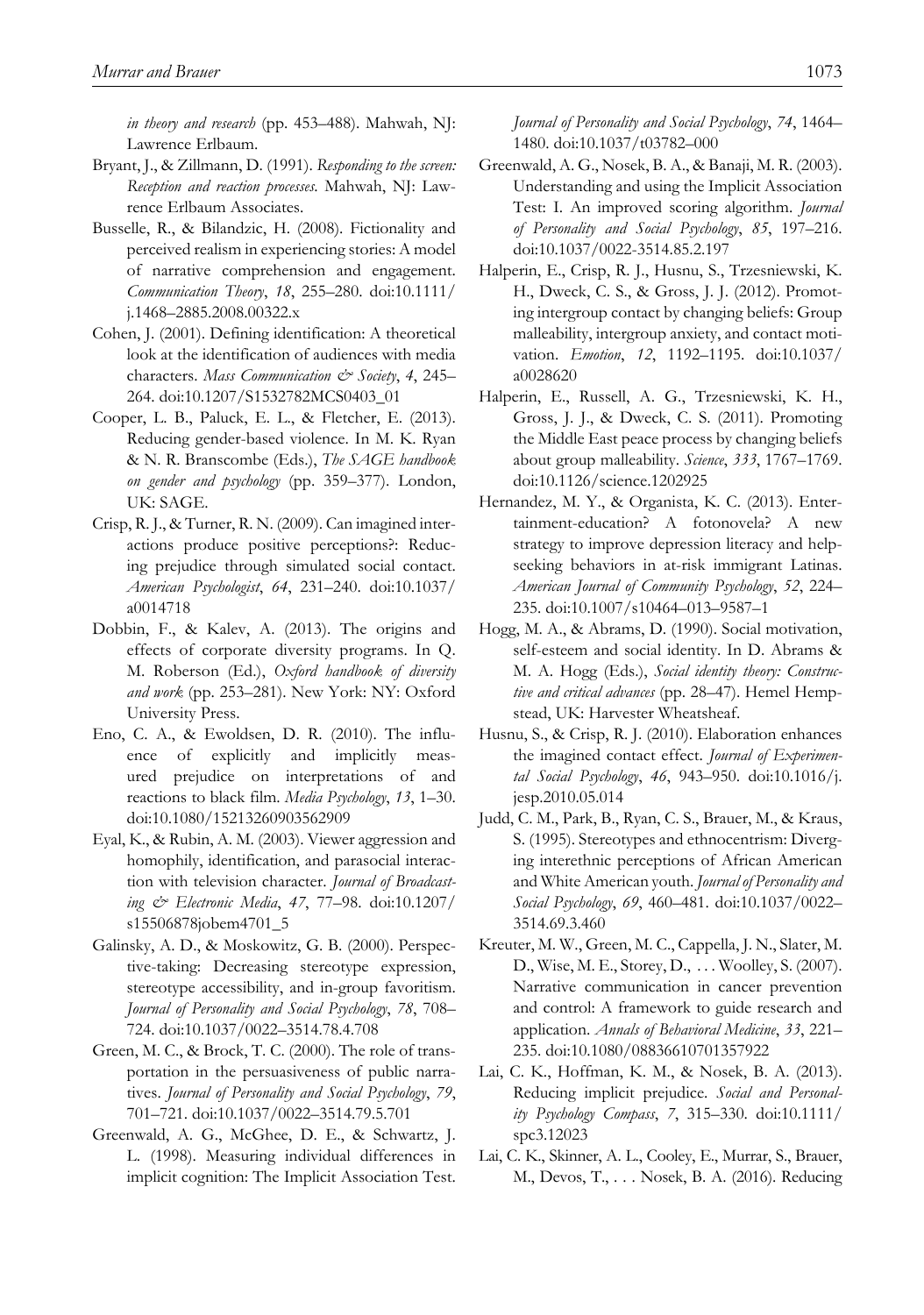implicit racial preferences: II. Intervention effectiveness across time. *Journal of Experimental Psychology: General*, *145*, 1001–1016. doi:10.1037/xge0000179

- Lozare, B. V., Hess, R., Yun, S. H., Gill-Bailey, A., Valmadrid, C., Livesay, A., . . . Siddiqui, N. (1993, October). *Husband–wife communication and family planning: Impact of a national television drama*. Paper presented at the American Public Health Association, San Francisco, CA.
- Mazziotta, A., Mummendey, A., & Wright, S. C. (2011). Vicarious intergroup contact effects: Applying social-cognitive theory to intergroup contact research. *Group Processes & Intergroup Relations*, *14*, 255–274. doi:10.1177/1368430210390533
- McConahay, J. B. (1986). Modern racism, ambivalence, and the modern racism scale. In J. F. Dovidio & S. L. Gaertner (Eds.), *Prejudice, discrimination, and racism* (pp. 91–125). Orlando, FL: Academic Press.
- Miles, E., & Crisp, R. J. (2014). A meta-analytic test of the imagined contact hypothesis. *Group Processes & Intergroup Relations*, *17*, 3–26. doi:10.1177/1368430213510573
- Moss-Racusin, C. A., van der Toorn, J., Dovidio, J. F., Brescoll, V. L., Graham, M. J., & Handelsman, J. (2014). Scientific diversity interventions. *Science*, *343*, 615–616. doi:10.1126/science.1245936
- Moyer-Gusé, E., Chung, A. H., & Jain, P. (2011). Identification with characters and discussion of taboo topics after exposure to an entertainment narrative about sexual health. *Journal of Communication*, *61*, 387–406. doi:10.1111/j.1460– 2466.2011.01551.x
- Murphy, S. T., Frank, L. B., Moran, M. B., & Patnoe-Woodley, P. (2011). Involved, transported, or emotional? Exploring the determinants of change in knowledge, attitudes, and behavior in entertainment-education. *Journal of Communication*, *61*, 407–431. doi:10.1111/j.1460–2466.2011.01554.x
- Okdie, B. M., Ewoldsen, D. R., Muscanell, N. L., Guadagno, R. E., Eno, C. A., Velez, J. A., . . . Smith, L. R. (2014). Missed programs (you can't TiVo this one): Why psychologists should study media. *Perspectives on Psychological Science*, *9*, 180–195. doi:10.1177/1745691614521243
- Ortiz, M., & Harwood, J. (2007). A social cognitive theory approach to the effects of mediated intergroup contact on intergroup attitudes. *Journal of Broadcasting & Electronic Media*, *51*, 615–631. doi:10.1080/08838150701626487
- Paluck, E. L. (2009). Reducing intergroup prejudice and conflict using the media: A field experiment

in Rwanda. *Journal of Personality and Social Psychology*, *96*, 574–587. doi:10.1037/a0011989

- Paluck, E. L., & Green, D. P. (2009). Prejudice reduction: What works? A review and assessment of research and practice. *Annual Review of Psychology*, *60*, 339–367. doi:10.1146/annurev. psych.60.110707.163607
- Pettigrew, T. F., & Tropp, L. R. (2006). A meta-analytic test of intergroup contact theory. *Journal of Personality and Social Psychology*, *90*, 751–783. doi:10.1037/0022–3514.90.5.751
- Pettigrew, T. F., & Tropp, L. R. (2008). How does intergroup contact reduce prejudice? Meta-analytic tests of three mediators. *European Journal of Social Psychology*, *38*, 922–934. doi:10.1002/ejsp.504
- Preacher, K. J., & Hayes, A. F. (2004). SPSS and SAS procedures for estimating indirect effects in simple mediation models. *Behavior Research Methods, Instruments, & Computers*, *36*, 717–731. doi:10.3758/BF03206553
- Qualtrics [Survey software]. Provo, Utah: Qualtrics.
- Rogers, E. M., Vaughan, P. W., Swalehe, R. M. A., Rao, N., Svenkerud, P., & Sood, S. (1999). Effects of an entertainment-education radio soap opera on family planning in Tanzania. *Studies in Family Planning*, *30*, 193–211. doi:10.1111/j.1728- 4465.1999.00193.x
- Rubin, D. B. (1996). Multiple imputation after 18+ years. *Journal of the American Statistical Association*, *91*, 473–489. doi:10.1080/01621459.1996.10476 908
- Schiappa, E., Gregg, P. B., & Hewes, D. E. (2005). The parasocial contact hypothesis. *Communication Monographs*, *72*, 92–115. doi:10.1080/0363775052000342544
- Schiappa, E., Gregg, P. B., & Hewes, D. E. (2006). Can one TV show make a difference? Will & Grace and the parasocial contact hypothesis. *Journal of Homosexuality*, *51*, 15–37. doi:10.1300/ J082v51n04\_02
- Shapiro, M., & Lang, A. (1991). Making television reality: Unconscious processes in the construction of social reality. *Communication Research*, *18*, 685–705. doi:10.1177/009365091018005007
- Sharf, B. F., Freimuth, V. S., Greenspon, P., & Plotnick, C. (1996). Confronting cancer on thirty something: Audience response to health content on entertainment television. *Journal of Health Communication*, *1*, 157–172. doi:10.1080/108107396128121
- Singhal, A., Cody, M. J., Rogers, E. M., & Sabido, M. (Eds.). (2004). *Entertainment-education and social*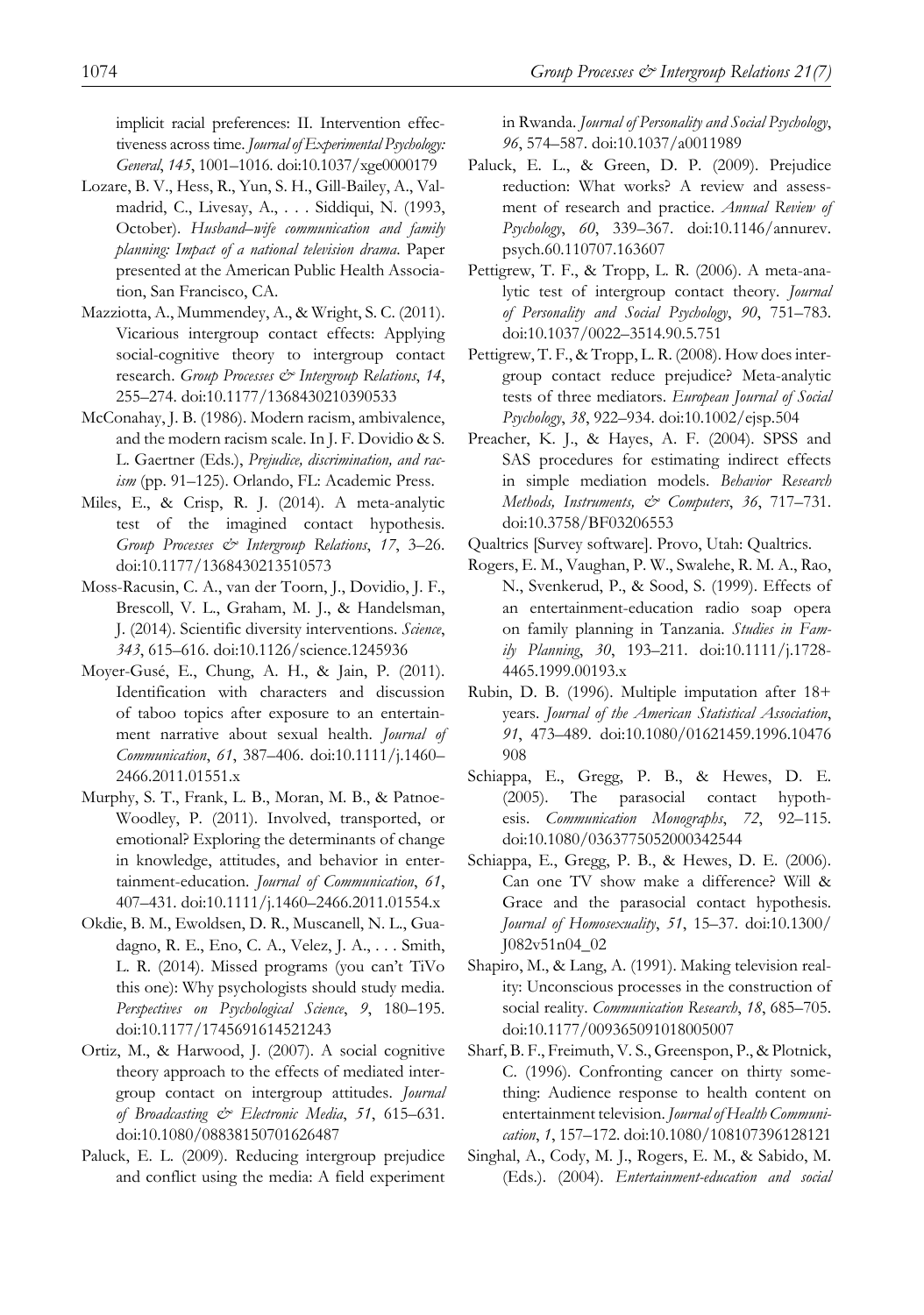*change: History, education, and practice*. New York, NY: Routledge.

- Slater, M. D., & Rouner, D. (2002). Entertainment-education and elaboration likelihood: Understanding the processing of narrative persuasion. *Communication Theory*, *12*, 173–191. doi:10.1093/ct/12.2.173
- Sood, S. (2002). Audience involvement and entertainment-education. *Communication Theory*, *12*, 153– 172. doi:10.1111/j.1468–2885.2002.tb0264.x
- Sood, S., Menard, T., & Witte, K. (2004). The theory behind entertainment-education. In A. Singhal, M. J. Cody, E. M. Rogers, & M. Sabido (Eds.), *Entertainment-education and social change: History, research, and practice* (pp. 117–145). New York, NY: Routledge.
- Stathi, S., & Crisp, R. J. (2008). Imagining intergroup contact promotes projection to outgroups. *Journal of Experimental Social Psychology*, *44*, 943–957. doi:10.1016/j.jesp.2008.02.003
- Stephan, W. G., & Stephan, C. W. (1985). Intergroup anxiety. *Journal of Social Issues*, *41*, 157–175. doi:10.1111/j.1540–4560.1985.tb01134.x
- Tajfel, H., & Turner, J. C. (1979). An integrative theory of intergroup conflict. In W. G. Austin & S. Worchel (Eds.), *The social psychology of intergroup relations* (pp. 33–47). Monterey, CA: Brooks/Cole.
- Franklin, J. H., Chavez-Thompson, L., Johnson Cook, S. D., Kean, T. H., Oh, A. E., Thomas, R., & Winter, W. F. (1999). *One America in the 21st century:*

*Forging a new future. The President's initiative on race*. Retrieved from [https://clinton2.nara.gov/Initia](https://clinton2.nara.gov/Initiatives/OneAmerica/PIR.pdf)[tives/OneAmerica/PIR.pdf](https://clinton2.nara.gov/Initiatives/OneAmerica/PIR.pdf)

- Till, B., & Vitouch, P. (2012). Capital punishment in films: The impact of death penalty portrayals on viewers' mood and attitude toward capital punishment. *International Journal of Public Opinion Research*. Advance online publication. doi:10.1093/ijpor/ edr051
- Voci, A., & Hewstone, M. (2003). Intergroup contact and prejudice toward immigrants in Italy: The mediational role of anxiety and the moderational role of group salience. *Group Processes & Intergroup Relations*, *6*, 37–54. doi:10.1177/1368430203006001011
- Weisbuch, M., Pauker, K., & Ambady, N. (2009). The subtle transmission of race bias via televised nonverbal behavior. *Science*, *326*, 1711–1714. doi:10.1126/science.1178358
- Wright, S. C., Aron, A., McLaughlin-Volpe, T., & Ropp, S. A. (1997). The extended contact effect: Knowledge of cross-group friendships and prejudice. *Journal of Personality and Social Psychology*, *73*, 73–90. doi:10.1037/0022–3514.73.1.73
- Zillmann, D. (1991). Empathy: Effect from bearing witness to the emotions of others. In J. Bryant & D. Zillman (Eds.), *Responding to the screen: Reception and reaction processes* (pp. 135–168). Hillsdale, NJ: Lawrence Erlbaum Associates.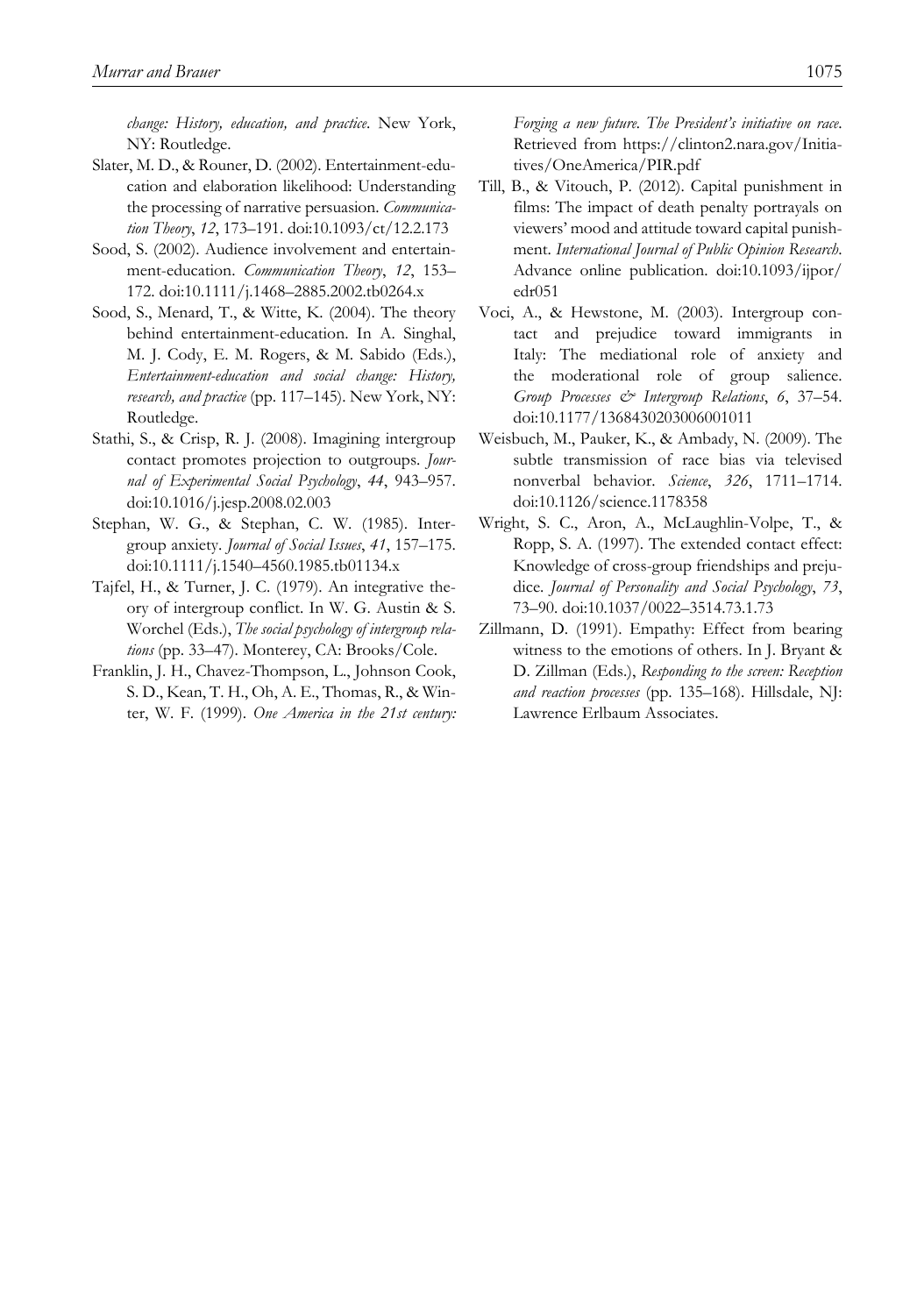| statistically controlling for experimen | tal condition                                        |                      |                 |                |                |                        |                |                     |                 |                |                |                |                |                |                 |                 |            |               |                |
|-----------------------------------------|------------------------------------------------------|----------------------|-----------------|----------------|----------------|------------------------|----------------|---------------------|-----------------|----------------|----------------|----------------|----------------|----------------|-----------------|-----------------|------------|---------------|----------------|
|                                         |                                                      | 2                    | 3               | 4              | 5              | $\circ$                | $\overline{a}$ | $\infty$            | $\circ$         | $\approx$      | $\Xi$          | $\overline{c}$ | 13             | $\overline{4}$ | $\frac{15}{2}$  | $\frac{6}{2}$   | $\Box$     | $\frac{8}{2}$ | $\overline{1}$ |
| l. Identification                       |                                                      | $\mathcal{S}$        | $\frac{26}{5}$  | S.             | $-0.4$         | $\ddot{1}$             | $\ddot{4}$     | $\odot$             | 4               | $\frac{5}{1}$  |                | F<br>T         | $-0$           | $\ddot{z}$     |                 | $\ddot{c}$      | $-18$      | $-03$         | $-0.8$         |
| 2. Transportation                       | 3.                                                   |                      | 32              | $\mathcal{L}$  | $-02$          | $^{12+}$               | 53             | $\ddot{5}$          | $\ddot{3}$      | $-0.8$         | $\rm C$        | $\Xi$          | $-0.5$         | $\ddot{\circ}$ | H.              | 28              | $-14$      | $-0.5$        | $-0.1$         |
| 3. Imagined contact                     | $\ddot{=}$                                           | 13 <sub>1</sub>      |                 | $-03$          | S.             | $\odot$                | $-23$          | $\ddot{\circ}$      | $\ddot{=}$      | $-0.7$         | $\odot$        | $-0.7$         | $-0.6$         |                | 08              | .12             | $-0.5$     | 05            | $-.03$         |
| I. Perceived Variability 1              | S.                                                   | $\ddot{\phantom{0}}$ | $-0.4$          |                | e              | $\overline{C}$         | $\overline{0}$ | $-18$               | $-0$            | $-24$          | 08             | $-17$          | $\mathcal{L}$  | $-0.5$         | $-21$           | $-0$            | $-18$      | .03           | $-27$          |
| 5. Perceived Variability 2              | $-0.4$                                               | $-03$                | 03              | $\ddot{3}$     |                | $\overline{18}$        | 05             | S.                  | 29              | $-34$          | .08            | $-27$          | $\odot$        | S.             | 05              | 23              | $-22$      | $-0.2$        | $\frac{1}{2}$  |
| 6. Group malleability                   | $\overline{.12}$                                     | $\ddot{=}$           | 9ŗ              | 05             | $\ddot{c}$     |                        | e.             | Ξ.                  | $\ddot{ }$      | $-20$          | $\Xi$          | $-0.6$         | S.             | E.             | Ξ.              | 151             | $-18$      | 05            | $-5$           |
| '. Emotional reaction                   | 50                                                   | r.,                  | $-02$           | $\odot$        | $\ddot{c}$     | 141                    |                | ឆ្                  | $\mathbf{S}$    | $-12$          | $-5$           | $-15$          | $-0.7$         | $\ddot{5}$     | 25              | 30              | $-0.7$     | $-13$         | $-0.7$         |
| 8. Attitude towards Whites              | $\odot$                                              | $\overline{12}$      | $\overline{0}$  | $-18$          | $\overline{0}$ | $\odot$                | żi             |                     | S,              | 33             | $-0.6$         | $-.03$         | S.             | $\Xi$          | .70             | $\ddot{4}$      | $\ddot{5}$ | 03            | 05             |
| 0. Attitude towards Arabs               | $.37 - .06$                                          | 9.                   | $\ddot{3}$      | $-0$           | 30             | $\ddot{.}$             | 24             | $\ddot{\textbf{6}}$ |                 | -45            | 08             | - 31<br>-      | $\frac{50}{1}$ | $\overline{c}$ | ą.              | $\ddot{q}$      | $-18$      | $-22$         | $-10$          |
| 10. Attitude difference                 |                                                      | $-0.5$               | $-22$           | <u>ีลุ</u>     | $-34$          | $-22$                  | $-0.5$         | 33                  | - 47            |                | .18            | .37            | ٩.             | $-28$          | $\ddot{c}$      | $-26$           | S.         | 32            | ຊ              |
| 11. Attitude difference change          | $\rm ^{90}$                                          | 03                   | $\ddot{5}$      | $\ddot{\circ}$ | $\odot$        | 05                     | $-0.9$         | $-0.7$              | 13 <sub>1</sub> | $-24$          |                | 08             | $-0.8$         | $\odot$        | 16 <sub>1</sub> | Ξ.              | $\ddot{3}$ | .25           | $-0.6$         |
| 12. Modern Racism Scale                 | $-10$<br>$-10$                                       | 02                   | $-131$          | ى<br>16        | $-28$          | $-0.8$                 | $-12$          | $-02$               | $-32$           | 39             | $\ddot{5}$     |                | $\overline{a}$ | $\ddot{=}$     | $\mathcal{L}$   | $-26$           | $\ddot{3}$ | $-01$         | $07$           |
| 13. IAT                                 |                                                      | $-02$                | $-17$           | $\ddot{\circ}$ | S.             | $\mathop{\mathrm{SO}}$ | Ξ<br>Γ         | $\widetilde{c}$     | $-12$           | $\mathfrak{g}$ | $-131$         | <u>يا</u>      |                | $-16$          | $-0.9$          | $-0.8$          | $\Xi$      | $-.03$        | $\overline{c}$ |
| 14. Time willing to volunteer           |                                                      | S.                   | 14 <sub>1</sub> | $-0.5$         | SO.            | H.                     | $\ddot{=}$     | $\Xi$               | 22              | $-0.28$        | $\overline{C}$ | $\ddot{=}$     | -17            |                | $-0.1$          | $\ddot{13}$     | ှို        | $-0.6$        | $-0.8$         |
| 15. Attitude towards Whites T2          |                                                      | $\ddot{.}$           | .03             | $-20$          | 05             | S                      | 25             | ۶.                  | 47              | .25            | $\ddot{.}13$   | S.             | $-0.8$         | $-0.4$         |                 | 59.             | $\ddot{ }$ | 류<br>-        | $-.03$         |
| 16. Attitude towards Arabs T2           |                                                      | $\frac{26}{5}$       | $\ddot{.}$      | $-08$          | $\ddot{c}$     | ٩.                     | $\mathfrak{Z}$ | $\ddot{4}$          | $\ddot{q}$      | $-28$          | $\ddot{c}$     | $-27$          | $\frac{1}{1}$  | $\ddot{1}$     | 63              |                 | $-4.$      | $\ddot{.}$    | $-14$          |
| 7. Attitude difference T2               |                                                      | $-10$                | $-18$           | $-151$         | - 21<br>-      | ۹.                     | Ξ.             | $\mathfrak{L}$      | $-21$           | ভ়             | $\Xi$          | 35             | $\mathcal{S}$  | <u>ှ</u>       | ३               | -45             |            | $-29$         | $\ddot{c}$     |
| 18. Attitude difference change T2       | $\frac{44}{19}$<br>$\frac{5}{19}$<br>$\frac{14}{19}$ | $-0.7$               |                 | Ξ.             | $-02$          | $07$                   | $-18$          | $\Omega$            | $-18$           | 9č.            | $\mathfrak{L}$ | $-5$           | $\odot$        | $-0.6$         | 류               | 15 <sub>1</sub> | - 32<br>-  |               | $-10$          |
| 19. IAT T2                              | $-0.5$                                               | $-5$                 | $-13$           | 25             | $-0.9$         | $-02$                  | S              | $\frac{6}{2}$       | 두               | $\ddot{c}$     | $-0.9$         | 08             | 24             | $-0.8$         | $-02$           | $-15$           | $\ddot{=}$ | $-13$         |                |

 $\overline{1}$